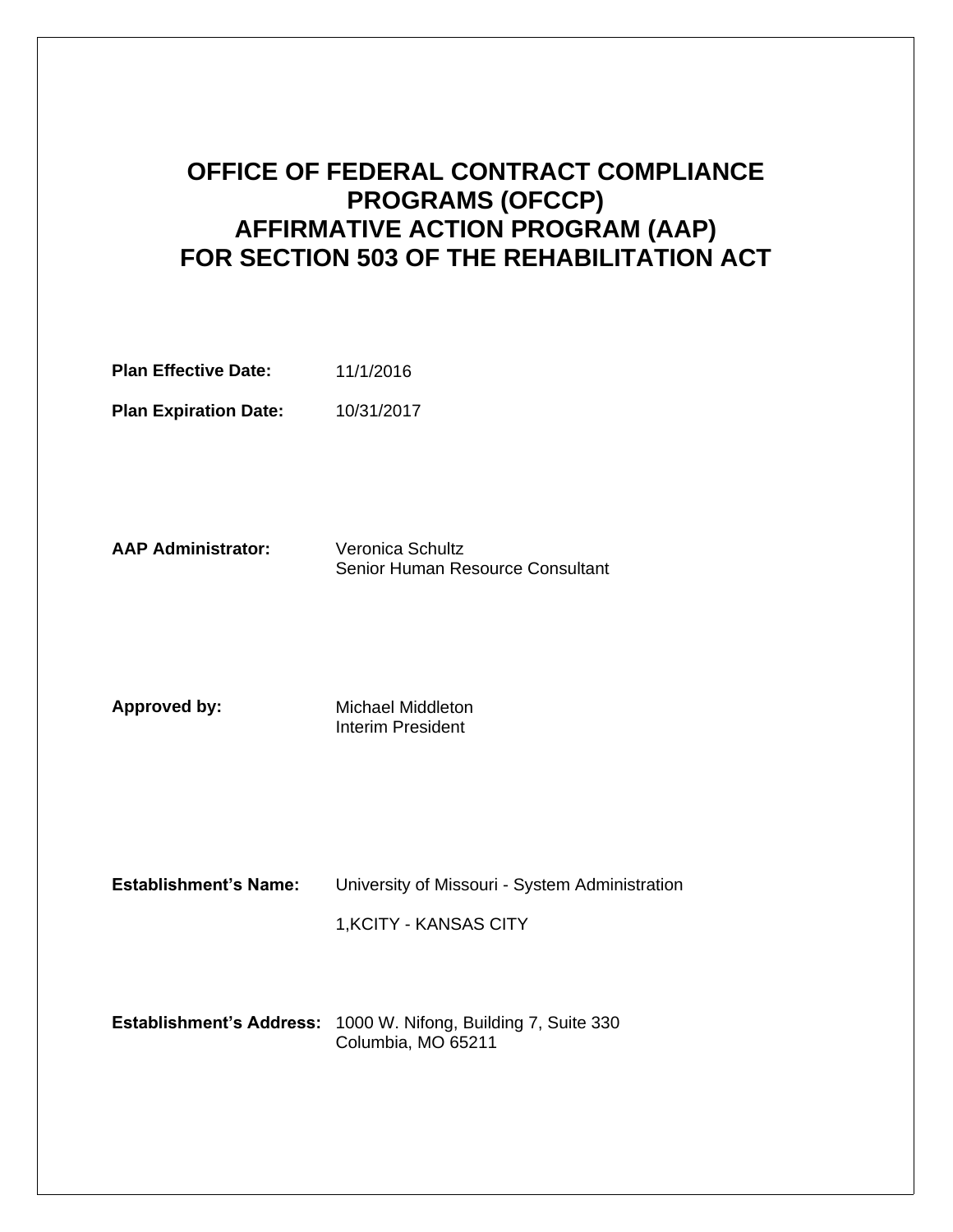# **University of Missouri - System Administration**

# **AFFIRMATIVE ACTION PROGRAM**

**for**

**INDIVIDUALS WITH DISABILITIES**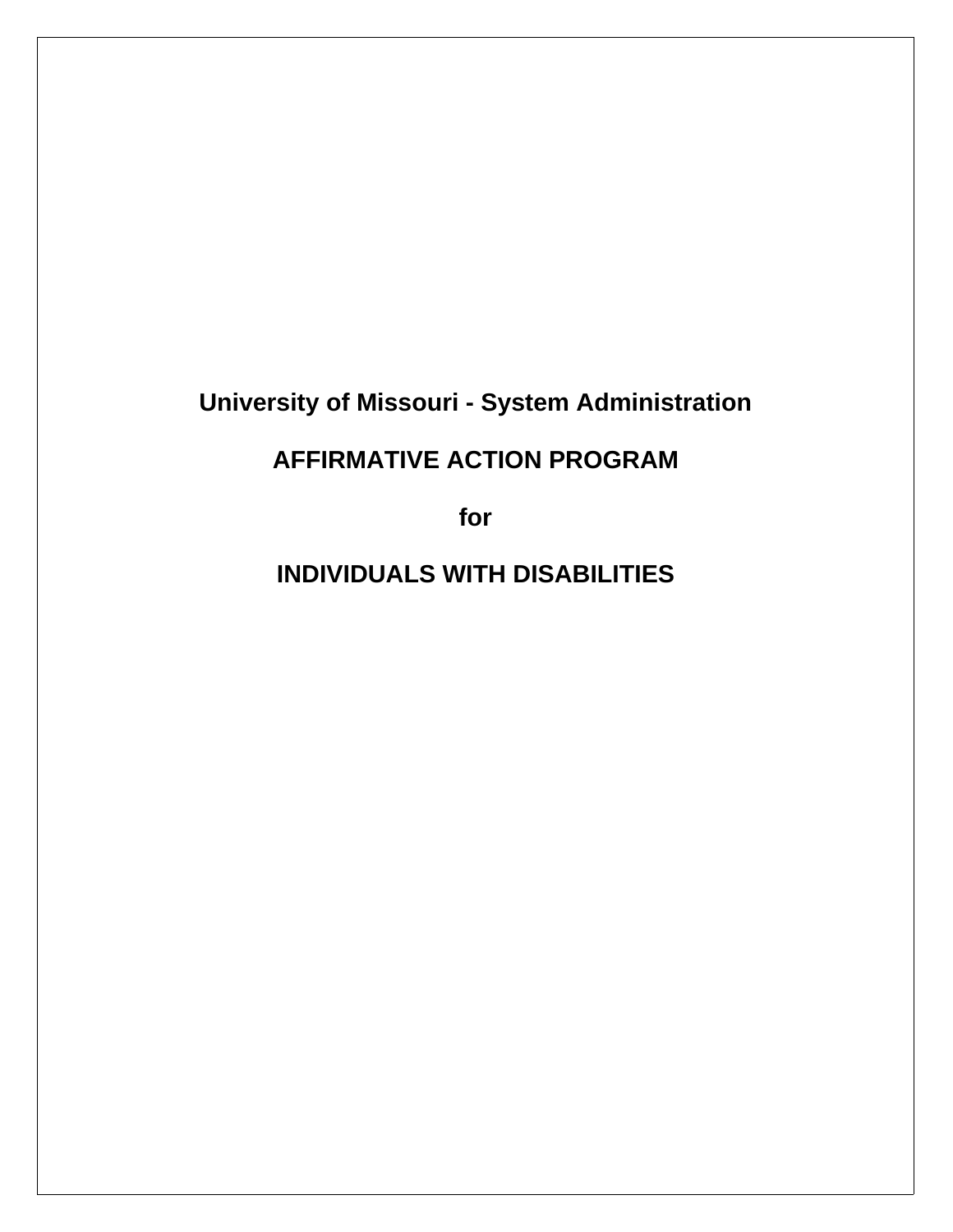### **CONFIDENTIAL TRADE SECRET MATERIALS**

The material set forth in the AAP is deemed to constitute trade secrets, operations information, confidential statistical data, and other confidential commercial and financial data, within the meaning of the Freedom of Information Act, U.S.C. 552, Title VII of the Civil Rights Act of 1964 (as amended), 42 U.S.C. 2000e et seq., the Trade Secrets Act, 18 U.S.C. 1905, and 44 U.S.C. 3508, the disclosure of which is prohibited by law and would subject the individual making the disclosure to criminal and/or civil sanctions.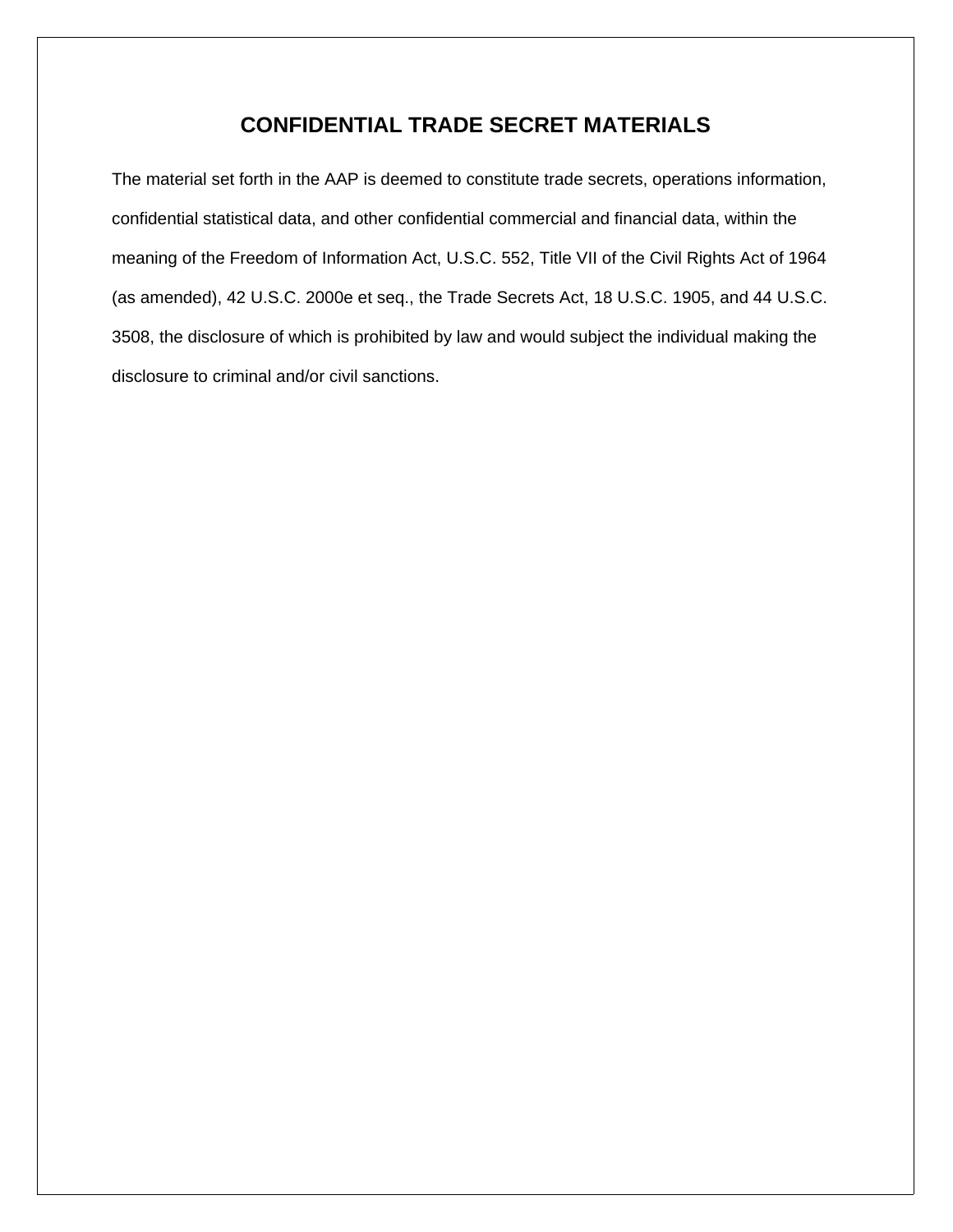# **University of Missouri - System Administration**

# **AFFIRMATIVE ACTION PROGRAM FOR INDIVIDUALS WITH DISABILITIES**

#### **TABLE OF CONTENTS**

|                                                                                            | Page |
|--------------------------------------------------------------------------------------------|------|
| Equal Employment Opportunity (EEO) Policy Statement (41 CFR 60-741.44(a))<br>Ι.            | 1    |
| Review of Personnel Processes (41 CFR 60-741.44(b))<br>Ш.                                  | 4    |
| Review of Physical and Mental Job Qualification Standards (41 CFR 60-741.44(c)) 5<br>Ш.    |      |
| <b>Reasonable Accommodation to Physical and Mental Limitations</b><br>IV.                  |      |
| $(41$ CFR 60-741.44(d))                                                                    | 6    |
| Anti-Harassment Procedures (41 CFR 60-741.44(e))<br>V.                                     | 7    |
| External Dissemination of Policy, Outreach, and Positive Recruitment<br>VI.                |      |
| $(41$ CFR 60-741.44(f))                                                                    | 8    |
| Internal Dissemination of Policy (41 CFR 60-741.44(g))<br>VII.                             | 9    |
| VIII.<br>Audit and Reporting Systems (41 CFR 60-741.44(h))                                 | 10   |
| Responsibility for Implementation (41 CFR 60-741.44(i))<br>IX.                             | 12   |
| <b>Responsibilities of EEO Coordinator:</b><br>А.                                          | 12   |
| В.<br><b>Responsibilities of Managers and Supervisors:</b>                                 | 13   |
| Training (41 CFR 60-741.44(j))<br>Х.                                                       | 14   |
| Applicant and Hiring Data (41 CFR 60-741.44(k))<br>XI.                                     | 15   |
| XII.<br>Utilization Analysis (41 CFR 60-741.45(d))                                         | 17   |
| XIII.<br>Identification of Problem Areas and Action-oriented Programs (41 CFR 60-741.45(e) |      |
| and $(f)$                                                                                  | 19   |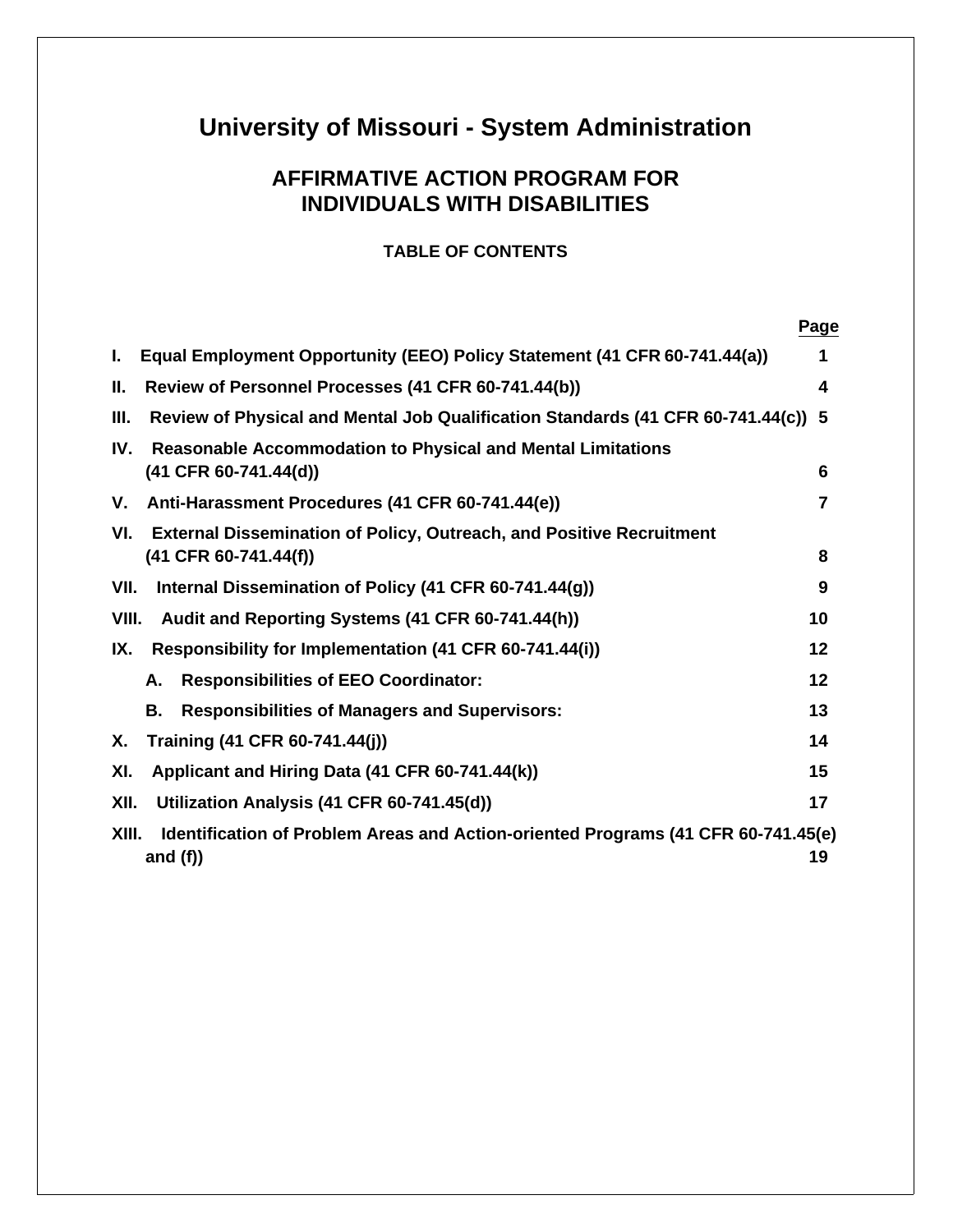## **I. Equal Employment Opportunity (EEO) Policy Statement (41 CFR 60-741.44(a))**

The *EEO Policy Statement* on the following page is posted on our company's bulletin board along with our required employment posters and is viewable by both employees and applicants. The *EEO is the Law* poster is also posted on our company's bulletin board as well as made available electronically through our company website for viewing by online applicants.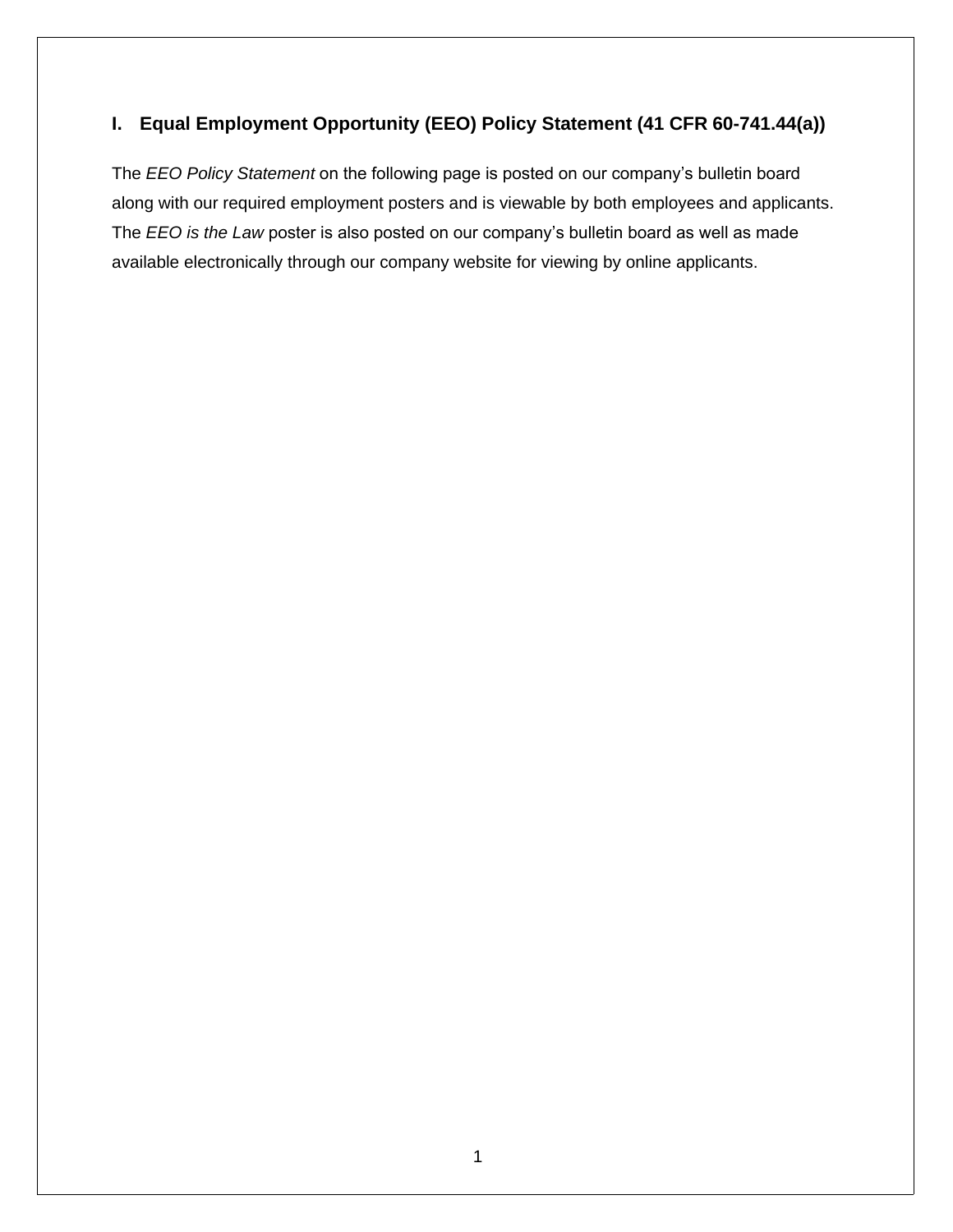#### **University of Missouri - System Administration EQUAL EMPLOYMENT OPPORTUNITY POLICY STATEMENT**

It is the policy of University of Missouri - System Administration not to discriminate against any employee or applicant for employment because of his or her race, color, religion, sex, sexual orientation, gender identity, national origin, or because he or she is an individual with a disability or disabled veteran, Armed Forces service medal veteran, recently separated veteran, or active duty wartime or campaign badge veteran, or thereinafter referred collectively as "protected veterans." It is also the policy of University of Missouri - System Administration to take affirmative action to employ and to advance in employment, all persons regardless of their status as individuals with disabilities or protected veterans, and to base all employment decisions only on valid job requirements. This policy shall apply to all employment actions, including but not limited to recruitment, hiring, upgrading, promotion, transfer, demotion, layoff, recall, termination, rates of pay or other forms of compensation, and selection for training, including apprenticeship, at all levels of employment. Furthermore, the company will provide qualified applicants and employees who request an accommodation due to a disability with reasonable accommodations, as required by law.

University of Missouri - System Administration prohibits harassment of employees and applicants because they are individuals with disabilities or protected veterans. University of Missouri - System Administration also prohibits retaliation against employees and applicants for filing a complaint, opposing any discriminatory act or practice, assisting or participating in any manner in a review, investigation, or hearing or otherwise seeking to obtain their legal rights under any Federal, State, or local EEO law requiring equal employment opportunity for individuals with disabilities and protected veterans. Prohibited retaliation includes, but is not limited to, harassment, intimidation, threats, coercion or other adverse actions that might dissuade someone from asserting their rights.

As President of University of Missouri - System Administration, I am committed to the principles of affirmative action and equal employment opportunity. In order to ensure dissemination and implementation of equal employment opportunity and affirmative action throughout all levels of the company, I have selected Veronica Schultz as the Senior Human Resource Consultant for University of Missouri - System Administration. One of the Senior Human Resource Consultant's duties will be to establish and maintain an internal audit and reporting system to allow for effective measurement of University of Missouri - System Administration's programs.

In furtherance of University of Missouri - System Administration's policy regarding affirmative action and equal employment opportunity, University of Missouri - System Administration has developed a written Affirmative Action Program (AAP) which sets forth the policies, practices and procedures that University of Missouri - System Administration is committed to in order to ensure that its policy of nondiscrimination and affirmative action for qualified individuals with disabilities and qualified protected veterans is accomplished. This AAP is available for inspection by any employee or applicant for employment upon request between 8:00 am - 5:00 pm at the Human Resources department. Any questions should be directed to me, your supervisor, or Veronica Schultz, Senior Human Resource Consultant.

Kelley Stuck President University of Missouri - System Administration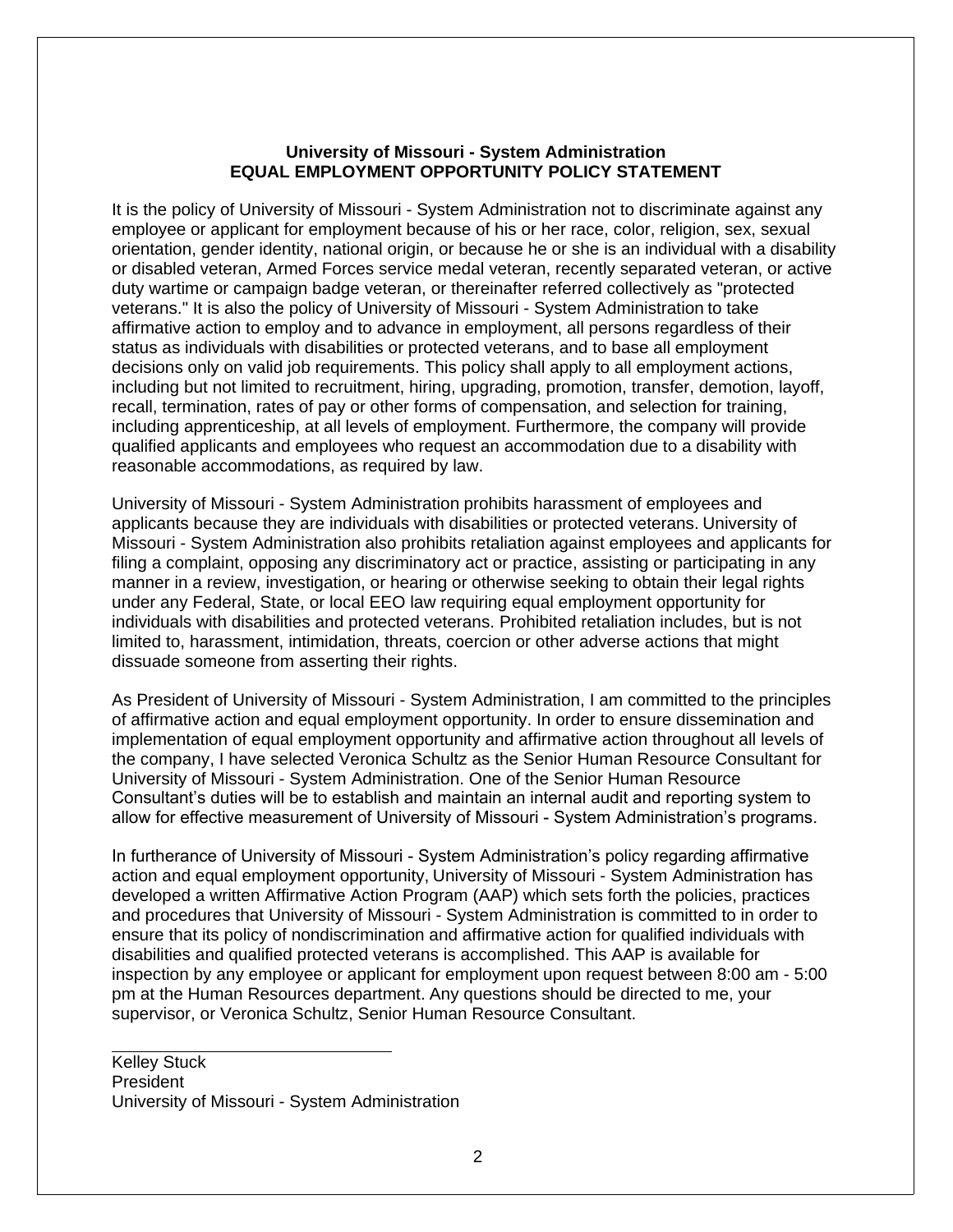11/1/2016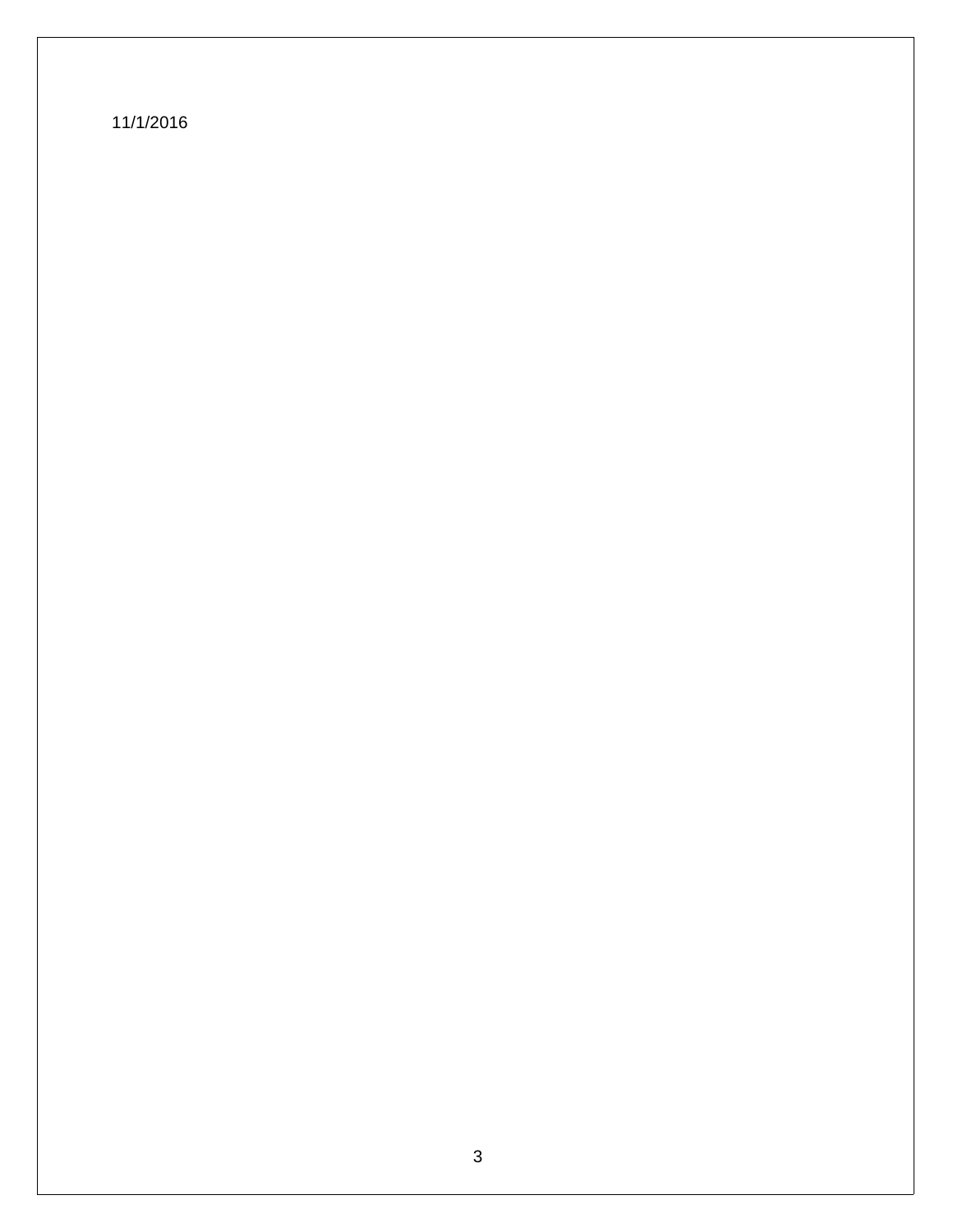#### **II. Review of Personnel Processes (41 CFR 60-741.44(b))**

University of Missouri - System Administration complies with the requirement to "periodically review" its personnel processes by reviewing these processes annually to determine whether its present procedures assure careful, thorough, and systematic consideration of the qualifications of known individuals with disabilities. As part of this review, University of Missouri - System Administration also ensures that its personnel processes do not stereotype individuals with disabilities in a manner which limits their access to all jobs for which they are qualified. This review covers all procedures related to the filling of job vacancies either by hire or by promotion, as well as to all training opportunities offered or made available to employees.

The following is a set of procedures which may be used to meet the requirements of §60-741.44(b):

- 1. Applicant records are maintained which indicate whether or not an applicant selfidentified as an individual with a disability. This information can be retrieved for review by the Department of Labor and the contractor's personnel officials for use in investigations and internal compliance activities.
- 2. Records are maintained which indicate employees considered for competitive promotions within the organization. Employees are given the opportunity to voluntarily self-identify disability status.
- 3. Records are maintained regarding training opportunities granted to employees which include whether or not the employee has self-identified as an individual with a disability.
- 4. Any time a known applicant or employee with a disability is rejected for employment, promotion, or training, the company prepares a statement outlining the reason.
- 5. Requests for accommodation due to a disability are maintained along with the nature of the request and whether or not the accommodation was granted. If the accommodation was denied, the company prepares a statement describing the reason for denying the accommodation request. All accommodation records are treated as a confidential medical record in accordance with §60-741(d).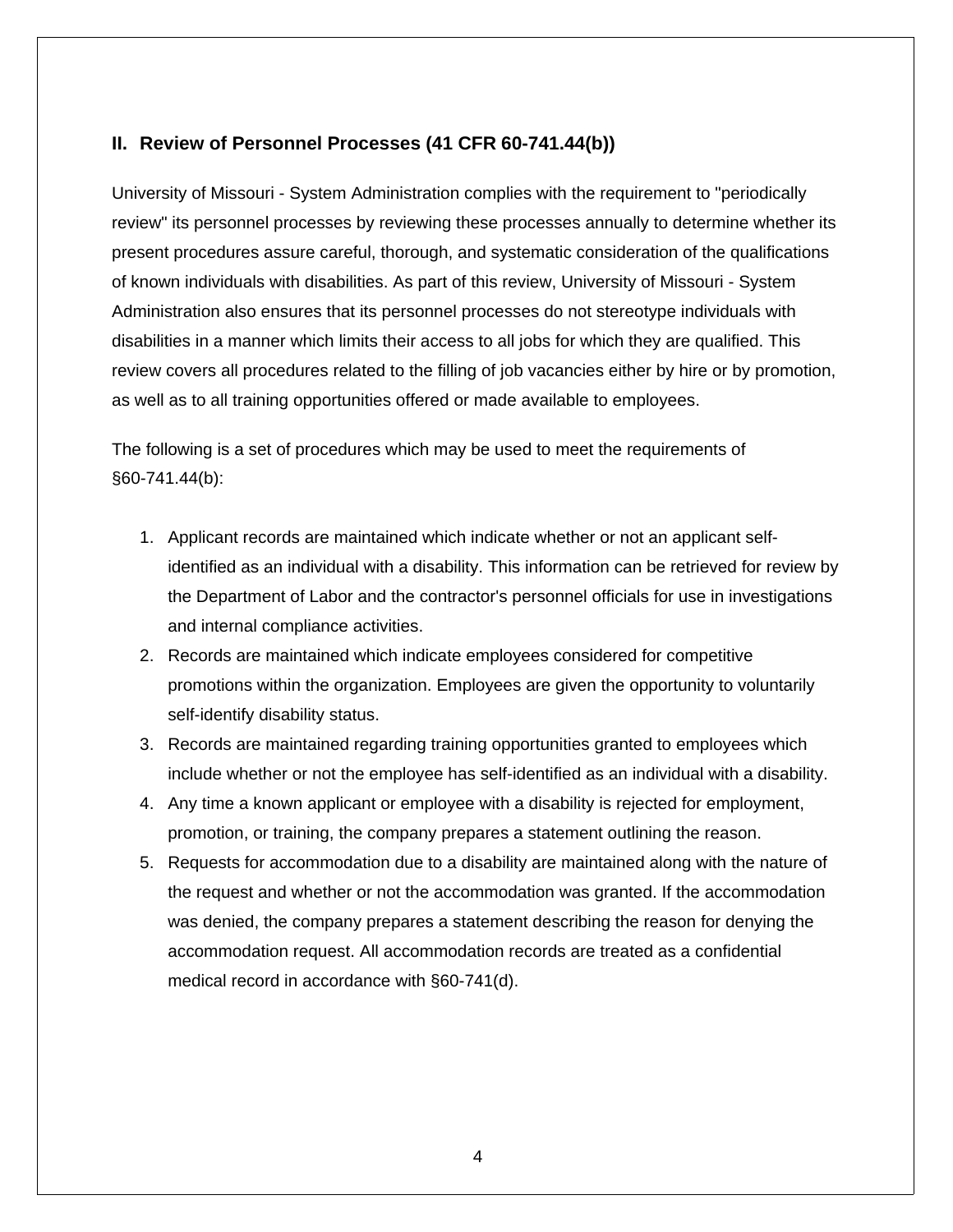#### **III. Review of Physical and Mental Job Qualification Standards (41 CFR 60-741.44(c))**

University of Missouri - System Administration reviews the physical and mental job qualification standards of each job opening before it is publicly or internally posted to ensure that, to the extent that such qualification requirements tend to screen out qualified individuals with disabilities, they are related to the job(s) in question and consistent with business necessity and the safe performance of the job. The physical and mental qualifications are also reviewed as new jobs are established or job requirements are modified.

All job qualification requirements were found to be job related and consistent with business necessity and safety. University of Missouri - System Administration will continue to review physical and mental job qualification requirements whenever a job vacancy will be filled through either hiring or promotion and will conduct a qualifications review whenever job duties change.

If University of Missouri - System Administration at any time should inquire into an applicant's physical or mental condition or should conduct a medical examination, such inquiries or exams will be conducted in accordance with the Section 503 regulations and the information obtained as a result of the inquiry or exam will be kept confidential, except as otherwise provided for in the Section 503 regulations. The results of the examination or inquiry will only be used in accordance with the Section 503 regulations.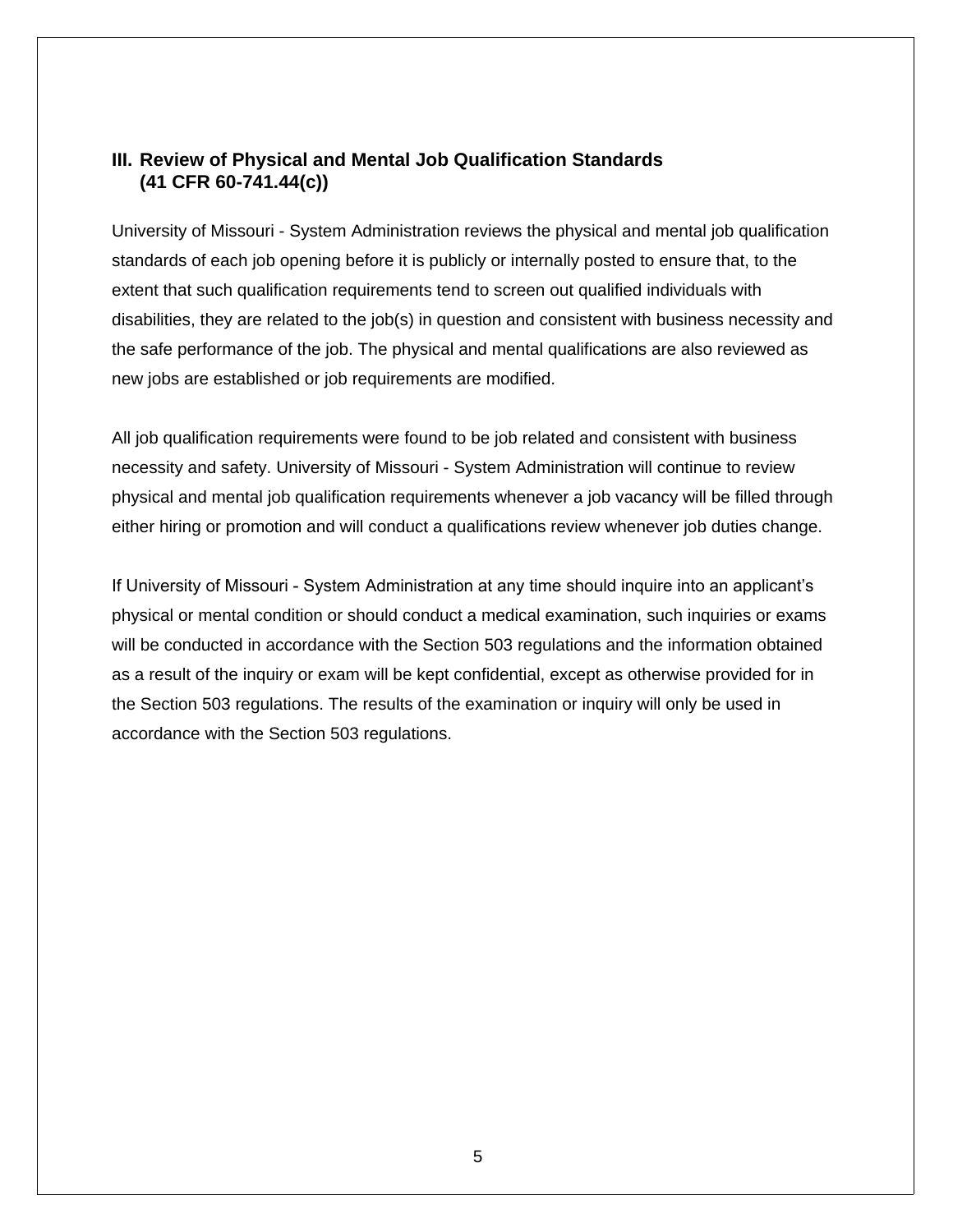#### **IV. Reasonable Accommodation to Physical and Mental Limitations (41 CFR 60-741.44(d))**

University of Missouri - System Administration will continue its longstanding commitment to making reasonable accommodation to the known physical or mental limitations of qualified individuals with disabilities unless doing so would impose an undue hardship on the operation of its business. The company also commits to engaging in an interactive process with the person requesting the accommodation (or the person's representative), as needed, to determine an appropriate accommodation.

If an employee with a known disability has significant difficulty performing his or her job and it is reasonable to conclude that the performance problem may be related to the known disability, the manager or appropriate HR personnel will confidentially notify the employee of the performance problem and inquire whether the problem is related to the employee's disability. If the employee indicates that the performance problems are related to his or her disability, the employee is asked if reasonable accommodation is needed.

In determining the extent of the company's accommodation obligations, the following factors are considered:

- 1. Business necessity; and
- 2. Financial cost and expense.

University of Missouri - System Administration will also ensure that all requests for reasonable accommodation and any medical or disability-related information provided to University of Missouri - System Administration will be treated as confidential medical records and maintained in a separate medical file.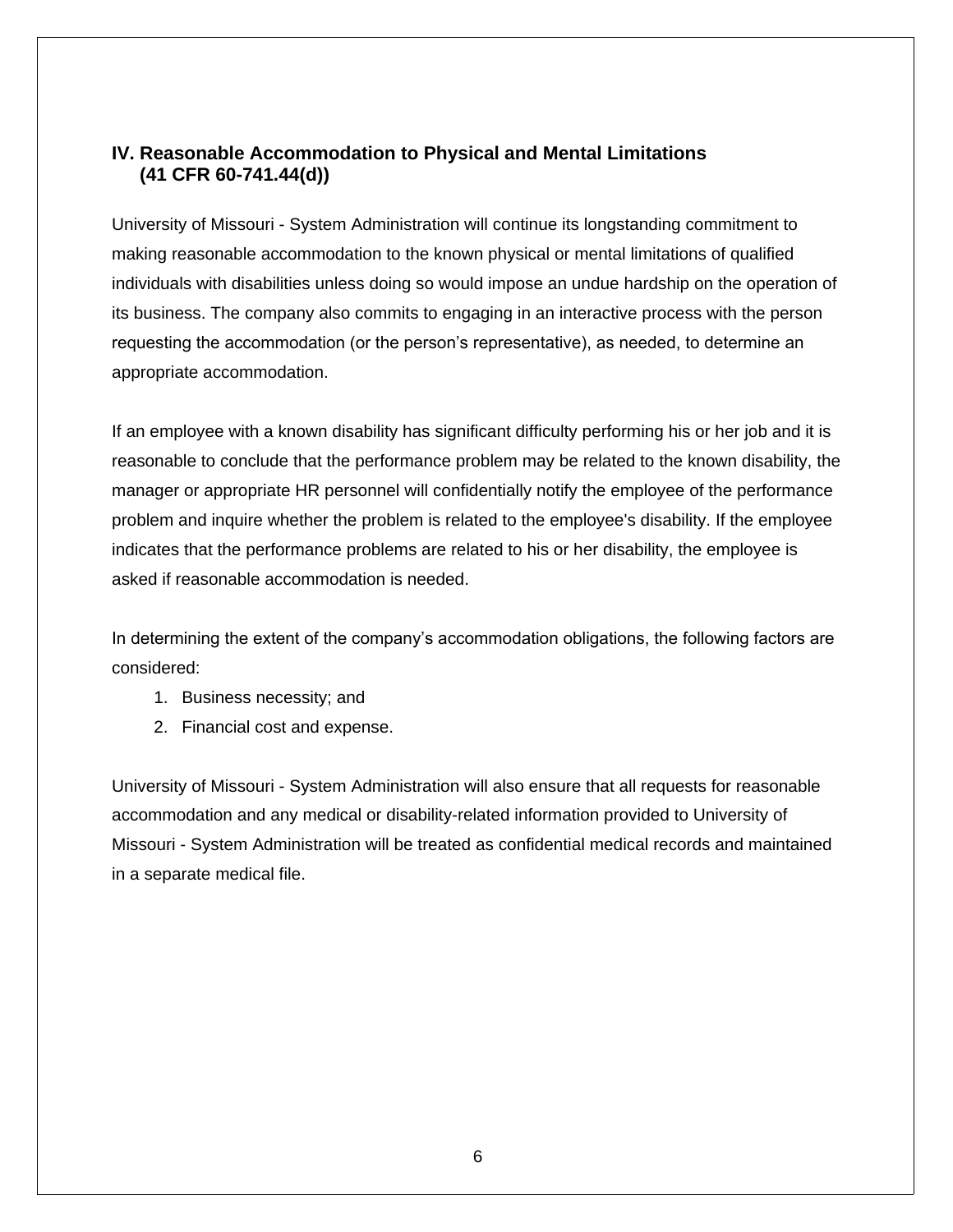### **V. Anti-Harassment Procedures (41 CFR 60-741.44(e))**

Employees and applicants of University of Missouri - System Administration will not be subject to harassment because of disability. Retaliation, including intimidation, threat, coercion, or discrimination, against an employee or applicant because they have objected to discrimination, engaged or may engage in filing a complaint, assisted in a review, investigation, or hearing or have otherwise sought to obtain their legal rights under any Federal, State, or local EEO law regarding individuals with disabilities is prohibited. Any employee or applicant who believes that he or she has been subject to retaliation should promptly contact a manager in their chain of command, or promptly contact the EEO Coordinator for assistance.

This policy is made available for employees and applicants to view. Furthermore, University of Missouri - System Administration monitors its environment for the presence of any forms of harassment, intimidation, or coercion and, where warranted, takes corrective action.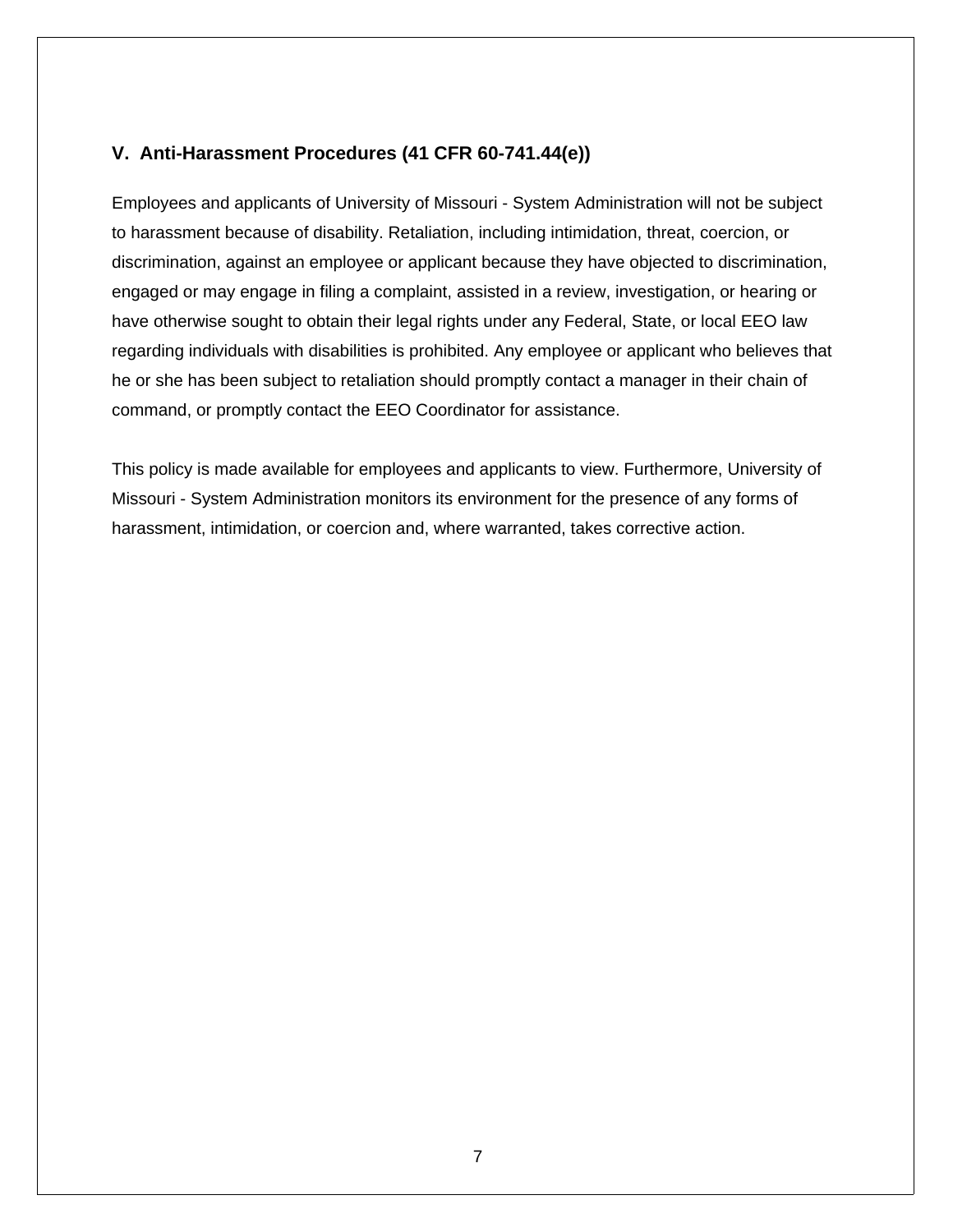#### **VI. External Dissemination of Policy, Outreach, and Positive Recruitment (41 CFR 60-741.44(f))**

University of Missouri - System Administration undertakes appropriate outreach and positive recruitment efforts in order to effectively attract individuals with disabilities. In order to comply with the external dissemination of the EEO and Affirmative Action policy, the company provides written or electronic notification to all current subcontractors, vendors, and suppliers and will continue to do so on an annual basis. The company will also provide such notification to new subcontractors, vendors, and suppliers upon entering into a relationship with them. University of Missouri - System Administration has informed its recruiting sources, including State employment agencies and local employment service delivery systems, of the company's policy concerning the employment of qualified individuals with disabilities and will notify them of employment opportunities as they become available. University of Missouri - System Administration requested all recruiting sources to actively recruit and refer qualified persons for job opportunities. University of Missouri - System Administration will include the equal opportunity clause concerning the employment of qualified individuals with disabilities in all nonexempt subcontracts and purchase orders. See Appendix A for detailed information regarding our outreach and positive recruitment activities during the AAP year.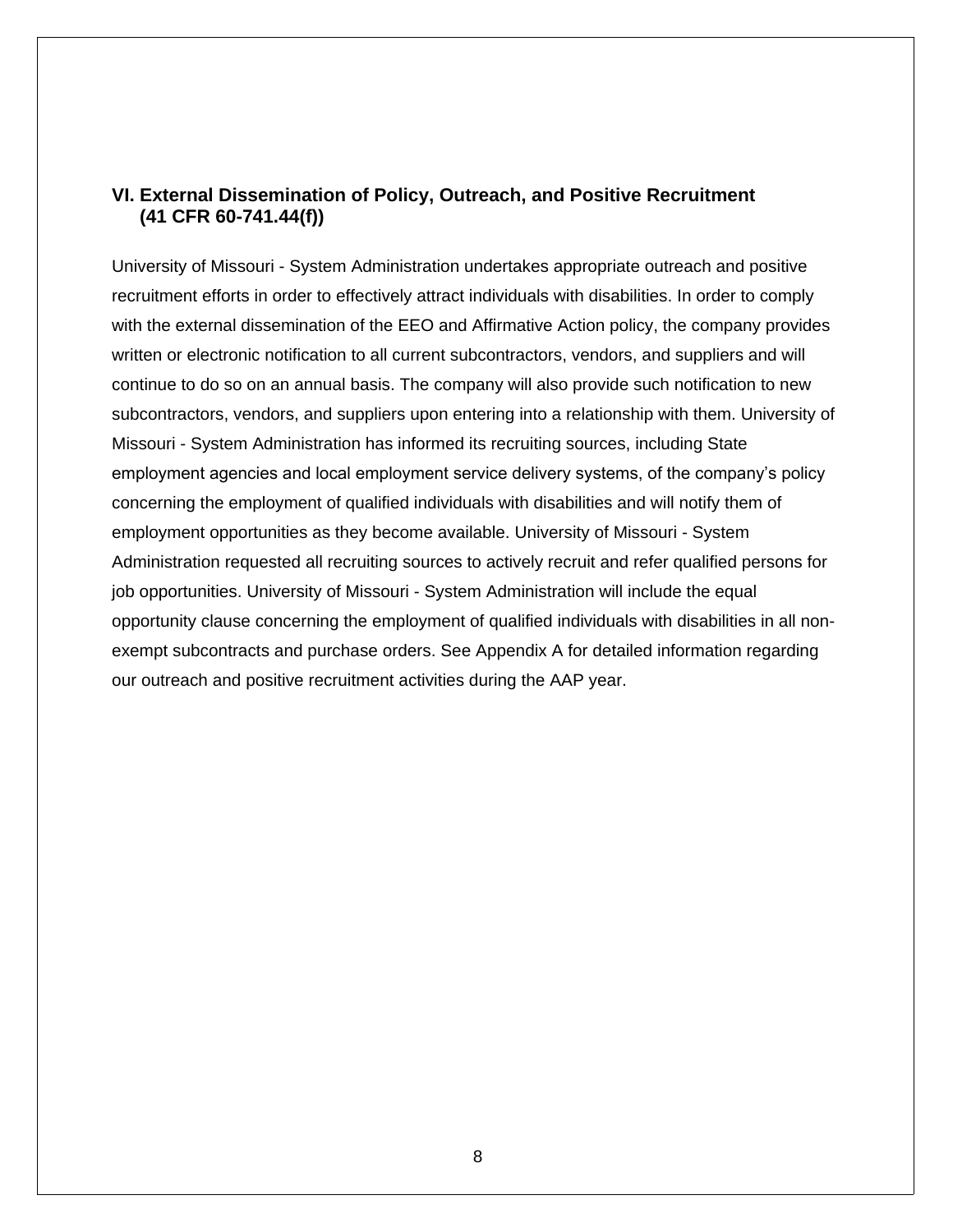#### **VII. Internal Dissemination of Policy (41 CFR 60-741.44(g))**

University of Missouri - System Administration has developed internal procedures to communicate its obligation to engage in affirmative action efforts to employ and advance in employment qualified individuals with disabilities. Procedures are designed to foster understanding, acceptance, and support among all employees and to encourage them to help University of Missouri - System Administration meet this obligation.

The company realizes that an outreach program is ineffective without the adequate internal support from management personnel and other employees. In order to ensure greater employee Exampleration and participation in the company's affirmative action efforts, University of Missouri -System Administration has adopted policies and engaged in activities which are not limited to the following:

- 1. Copy of our AAP for Individuals with Disabilities is available for inspection to any employee or applicant upon request;
- 2. *EEO Policy Statement* and the *EEO is the Law* poster are placed on bulletin boards located throughout our facilities and work areas;
- 3. Electronic versions of the *EEO Policy Statement* and the *EEO is the Law* poster are clearly labeled and posted on the company's intranet;
- 4. Meetings with executive, management, and supervisory personnel are held to explain the intent of the policy and individual responsibility for effective implementation;
- 5. Managers and supervisors are provided with affirmative action and EEO training upon commencement of their management roles;
- 6. Policy is discussed during employee orientation;
- 7. Union officials and/or employee representatives are informed of these policies;
- 8. When employees are featured in publications, individuals with disabilities are included when available.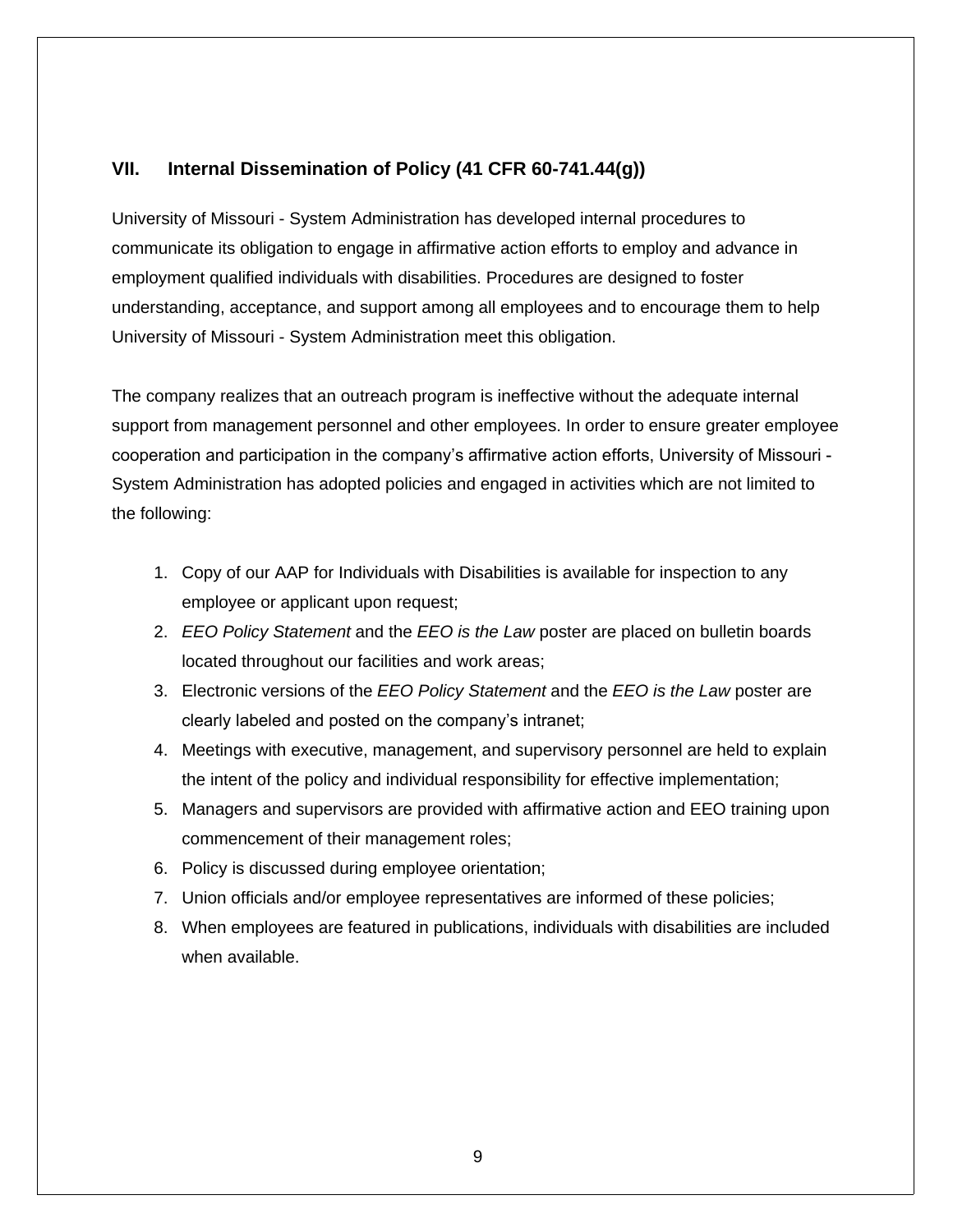#### **VIII. Audit and Reporting Systems (41 CFR 60-741.44(h))**

The Senior Human Resource Consultant has the responsibility for the preparation and implementation of the AAP. Responsibility for the effective implementation of the AAP is also vested with each department manager and supervisor.

The following activities are reviewed at least annually to ensure freedom from discrimination against, or stereotyping of, individuals with disabilities in any manner. The results of the most recent self-audit are included in Appendix B. During the self-audit, the following activities are reviewed:

- 1. Recruitment, advertising, and job application procedures;
- 2. Implementation of hiring, promotion, upgrading, award of tenure, layoff, and recall from layoff;
- 3. Rates of pay and any other forms of compensation including fringe benefits;
- 4. Job assignments, job classifications, job descriptions, and seniority lists;
- 5. Awarding of sick leave, leaves of absence, or implementation of any other leave policies;
- 6. Participation in training, mentoring, or apprenticeship programs, and attendance at professional meetings and conferences; and
- 7. Application of any other term, condition, or privilege of employment, including participation in company-sponsored educational, training, recreational, and social activities.

University of Missouri - System Administration's audit system includes periodic reports provided by Senior Human Resource Consultant documenting University of Missouri - System Administration's efforts to achieve its EEO/AAP responsibilities. Managers and supervisors are asked to report any current or foreseeable EEO problem areas and are asked to outline their suggestions/recommendations for solutions.

The following documents are maintained as a component of University of Missouri - System Administration's internal audit process: documentation of self-audit; summary data of personnel activity including external job offers and hires, promotions, resignations, terminations, and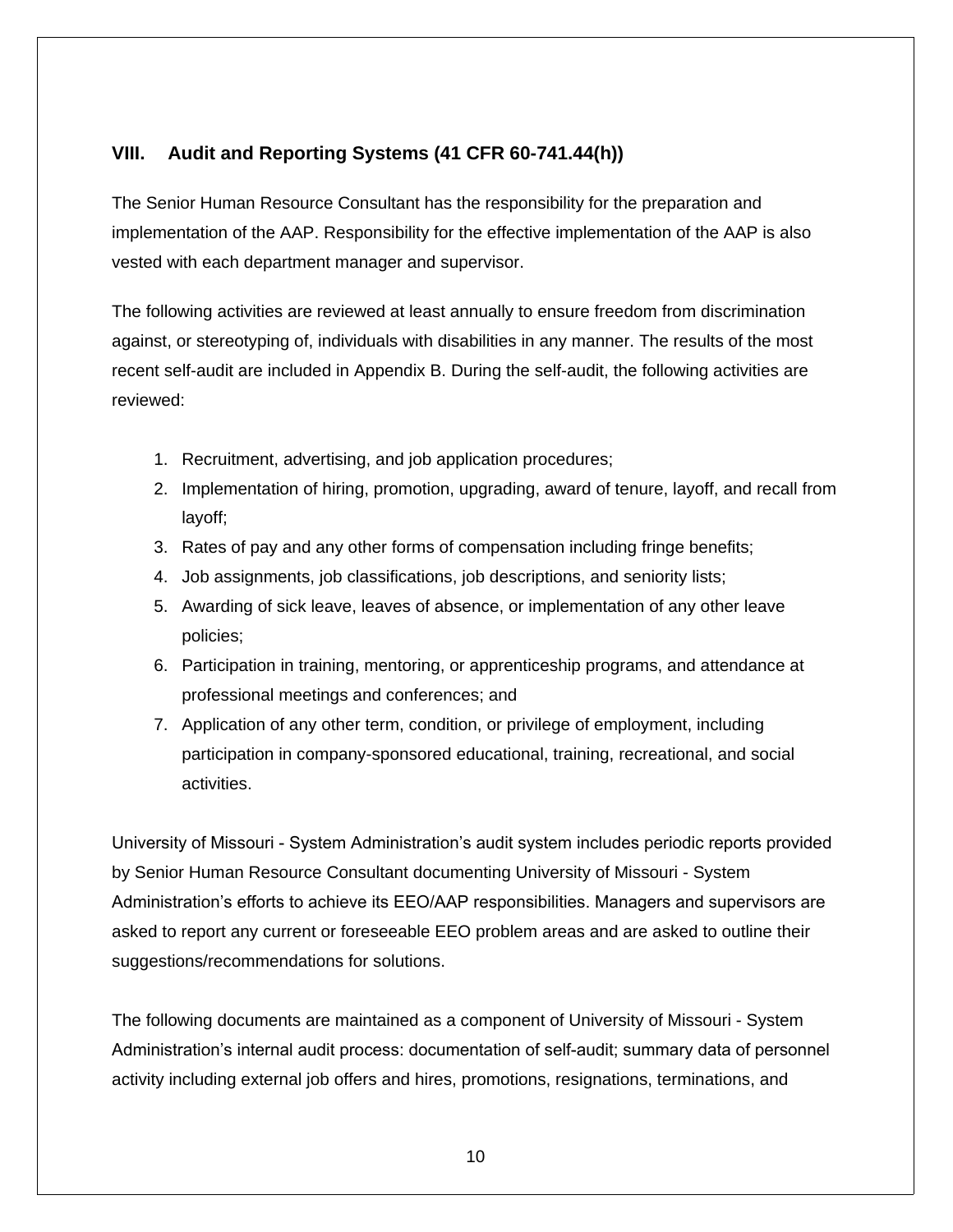layoffs by job group relating to individuals with disabilities; and an applicant flow log showing the name, race, ethnicity, sex, disability status, veteran status, date of application, job title, and action taken for all individuals applying for job opportunities.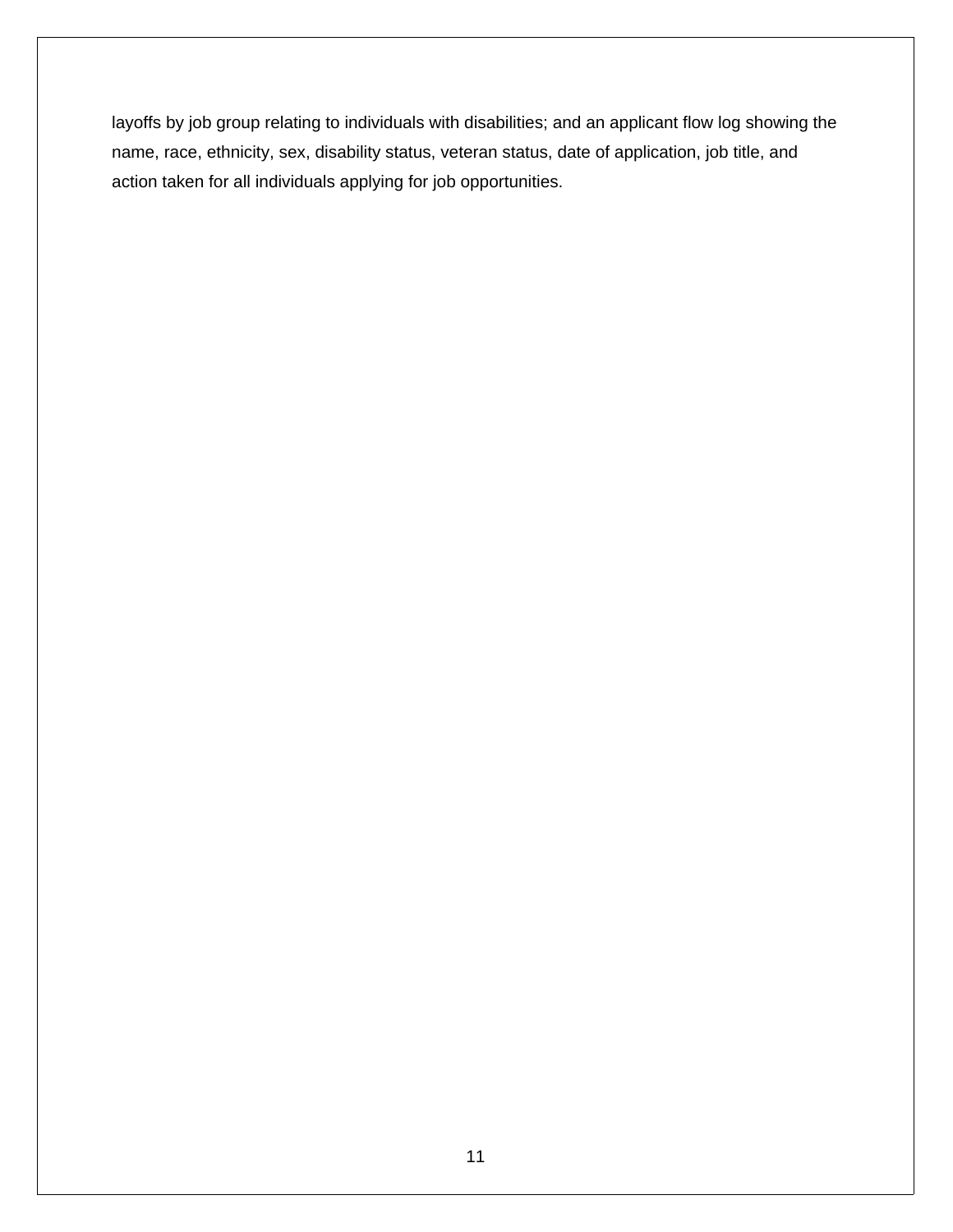#### **IX. Responsibility for Implementation (41 CFR 60-741.44(i))**

#### **A. Responsibilities of EEO Coordinator:**

Veronica Schultz, the Senior Human Resource Consultant, has been designated to direct the activities of the affirmative action program. This person has the responsibility for ensuring the effective implementation of the company's AAP. These responsibilities include, but are not limited to:

- 1. Implementing the AAP for individuals with disabilities, policy statements, personnel policies and procedures, internal and external communication of the policy, and monitoring the effectiveness of these actions;
- 2. Reviewing all personnel actions, policies, and procedures to ensure compliance with University of Missouri - System Administration's affirmative action obligations;
- 3. Assisting Human Resources department with reviewing the qualifications of all applicants and employees considered/eligible for hiring, promotion, transfer, or layoff/reduction in force to ensure qualified individuals with disabilities are treated in a nondiscriminatory manner when hiring, promotion, transfer, or layoff/reduction in force occur;
- 4. Assisting in the development of solutions for any identified problem areas;
- 5. Monitoring the effectiveness of the program on a continuing basis through the development and implementation of an internal audit and reporting system that measures the effectiveness of the program;
- 6. Keeping management informed of equal opportunity progress and problems within the company through, at a minimum, periodic reports;
- 7. Providing department managers with a copy of the AAP for individuals with disabilities and reviewing the program with them on an annual basis to ensure knowledge of their responsibilities for implementation of the program;
- 8. Reviewing the company's AAP for individuals with disabilities with all managers and supervisors at all levels to ensure that the policy is understood and is followed in all personnel activities;
- 9. Assisting in ensuring that career development of employees who are individuals with disabilities is equal to that of other employees;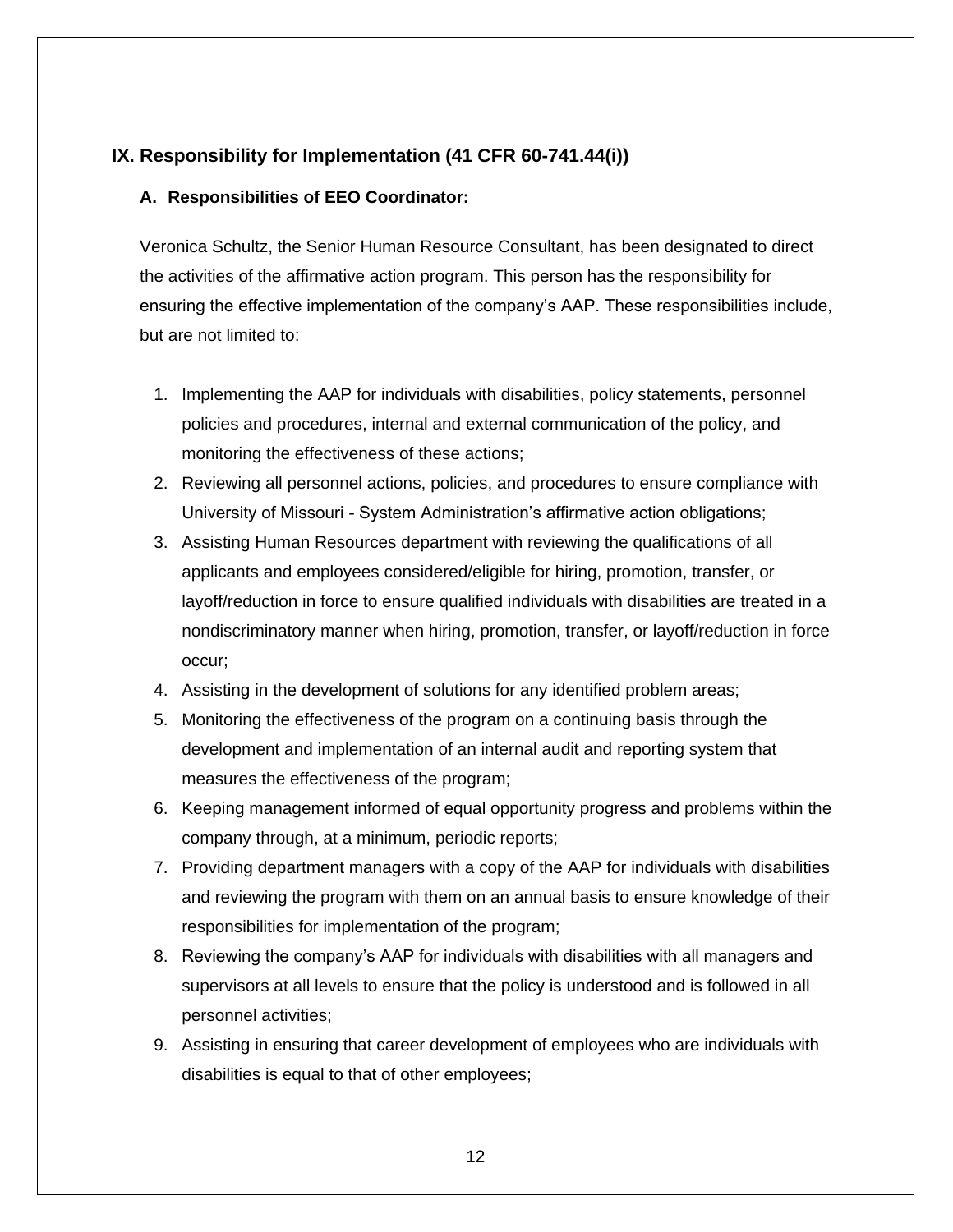- 10. Auditing the contents of company bulletin boards to ensure that required information is posted and up-to-date;
- 11. Serving as a liaison between University of Missouri System Administration and enforcement agencies; and
- 12. Serving as a liaison between University of Missouri System Administration and outreach and recruitment sources for individuals with disabilities.

#### **B. Responsibilities of Managers and Supervisors:**

Managers and supervisors are advised annually of their responsibilities under the company's AAP for individuals with disabilities. These responsibilities include, but are not limited to:

- 1. Reviewing the company's affirmative action policy for individuals with disabilities with subordinate managers and supervisors to ensure that they are aware of the policy and understand their obligation to comply with it in all personnel actions;
- 2. Reviewing the qualifications of all applicants and employees to ensure individuals with disabilities are treated in a nondiscriminatory manner when hiring, promotion, transfer, or layoff/reduction in force occur; and
- 3. Reviewing all employees' performance to ensure that non-discrimination is adhered to in all personnel activities.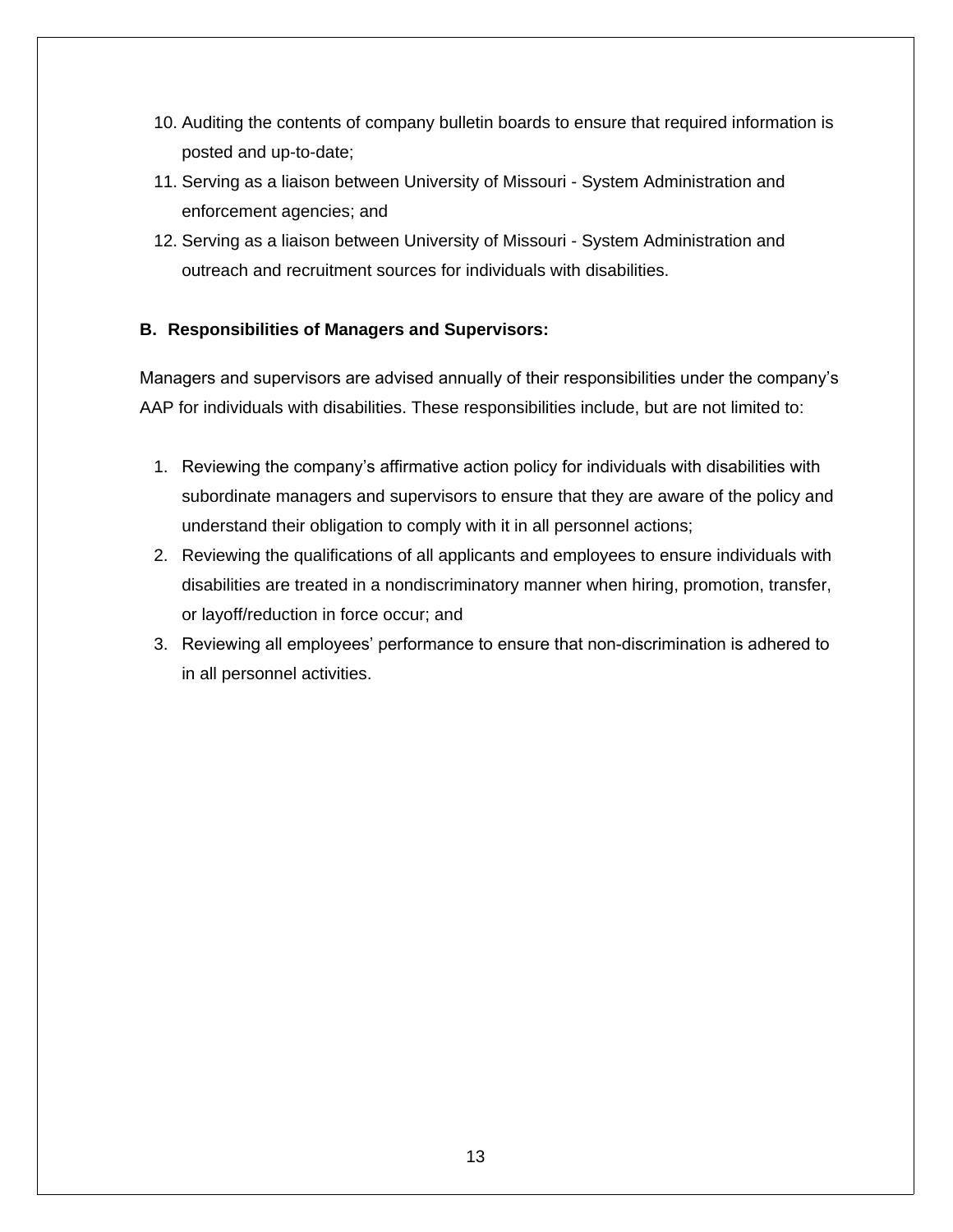## **X. Training (41 CFR 60-741.44(j))**

All personnel involved in the recruitment, screening, selection, promotion, disciplinary, and related processes receive annual training regarding University of Missouri - System Administration's AAP and their role in its implementation. Employees hired or promoted into these roles also receive training on regulatory requirements under Section 503 of the Rehabilitation Act soon after being hired or placed into these roles.

During the annual training, personnel are advised of their responsibilities under the AAP for individuals with disabilities and of their obligations to:

- Assist in the identification of problem areas, formulate solutions, and establish departmental goals and objectives when necessary;
- Ensure qualified applicants and employees who are individuals with disabilities are treated in a nondiscriminatory manner in all employment practices, including when making selection decisions, such as for hire, promotion, training, or to receive awards or bonuses:
- **Provide reasonable accommodation to the known physical or mental limitations of** qualified individuals with disabilities unless such accommodation would impose an undue hardship on the conduct of its business;
- Maintain confidentiality of any information regarding self-identification of individuals with disabilities; and
- Ensure that nondiscrimination is adhered to in all personnel activities.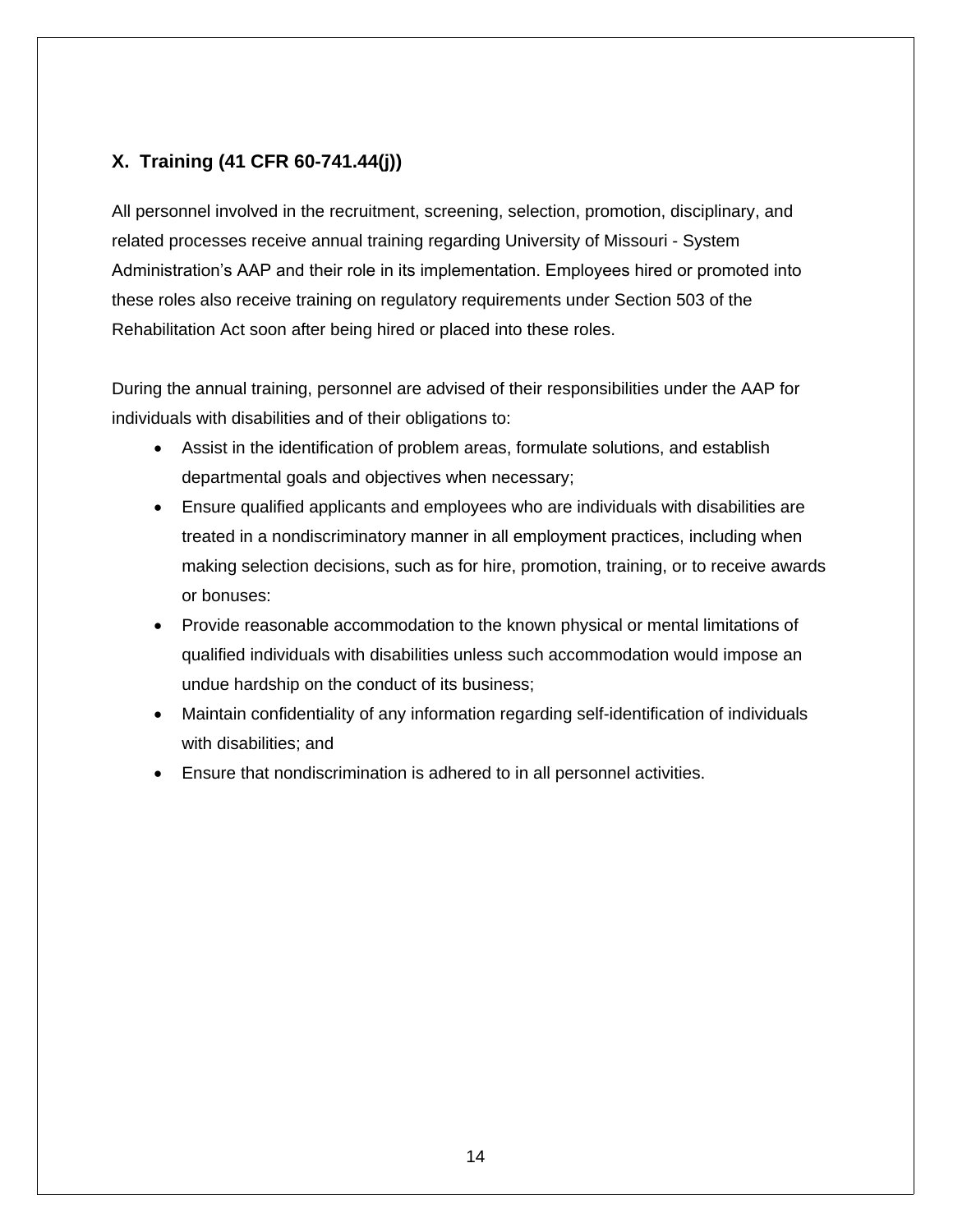**APPENDIX A - Outreach and Positive Recruitment**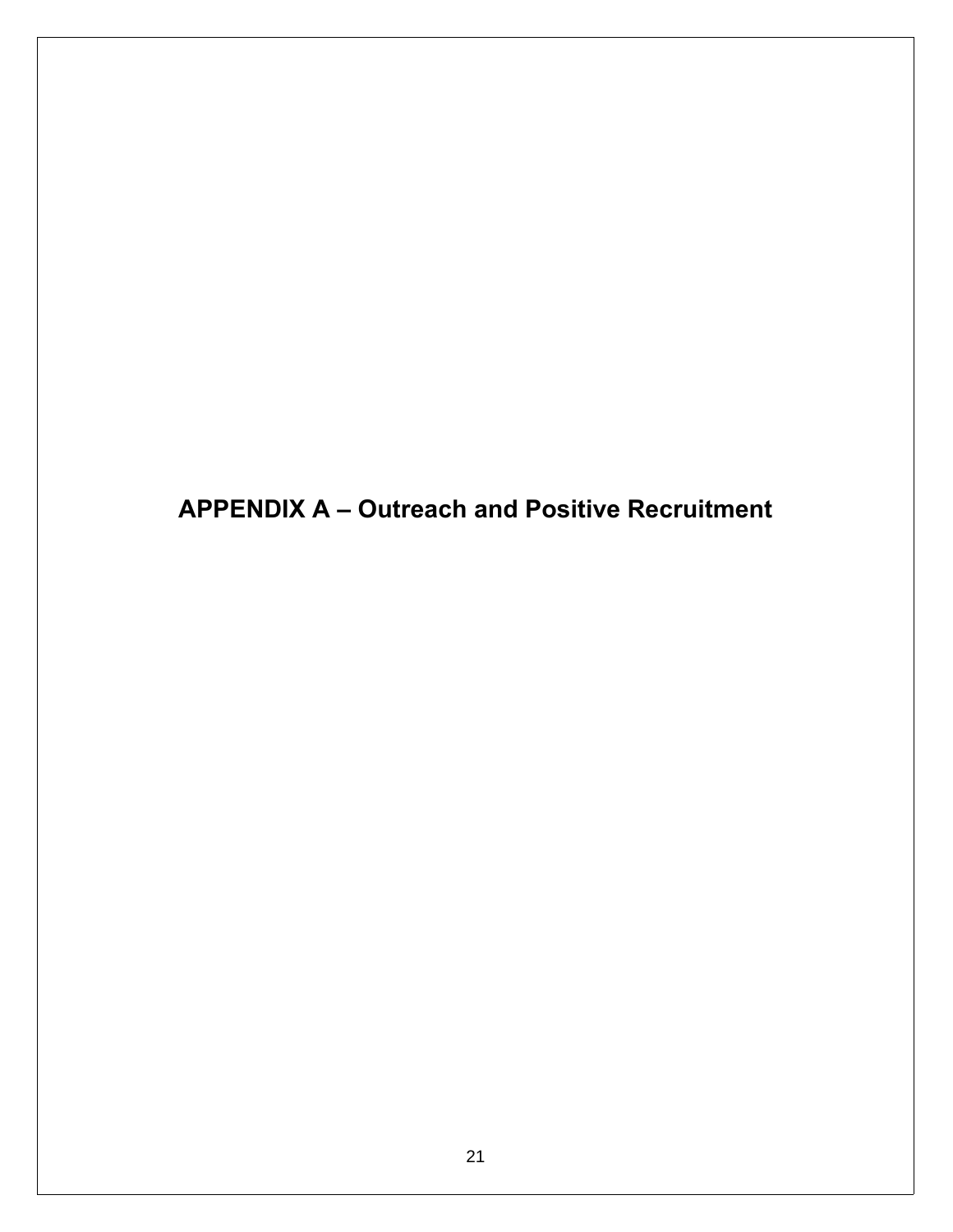### **Outreach and Positive Recruitment**

The University has reviewed its employment practices to determine whether personnel programs provide the required affirmative action for employment and advancement of qualified individuals with disabilities and qualified Protected Veterans. While the University believes that there are no deficiencies in its current employment practices with respect to these employees, it has planned the following outreach and positive recruitment programs to augment its existing affirmative action efforts:

- 1. The University will continue to inform recruiting sources of the University's policy of affirmative action for individuals with disabilities and Protected Veterans. Recruiting sources will be requested to actively recruit and refer qualified individuals with disabilities and qualified Protected Veterans for all positions.
- 2. The University will continue to enlist the assistance and support of local recruiting sources, social service agencies, and organizations especially knowledgeable about the availability of individuals with disabilities and Protected Veterans. These sources will be informed of the University's AAP and will be requested to refer qualified individuals with disabilities and qualified Protected Veterans for employment consideration, including those not currently in the workforce who have requisite skills.
- 3. The University will continue to notify local organizations, community agencies, secondary schools, and colleges known to specialize in assisting individuals with disabilities and Protected Veterans about the University's policy of affirmative action and request their advice, assistance, and referrals of potential employees, including those who are not currently in the work-force but who have requisite skills.
- 4. The University will continue to include disabled individuals and/or Protected Veterans when employees are pictured in consumer and personnel recruitment advertising.
- 5. The University will continue to make reasonable accommodations for qualified individuals with disabilities and qualified disabled veterans.
- 6. The University continues to take positive steps to attract qualified individuals with disabilities and Protected Veterans not currently in the work-force who have requisite skills and can be recruited through affirmative action measures.
- 7. The University will review the employment records of its known employees with disabilities or Protected Veterans to determine the availability of promotable, qualified individuals with disabilities, and to determine whether present and potential skills are being fully utilized or developed.
- 8. When the University advertises for prospective employees, the advertisement will continue to include the EEO solicitation "Equal Opportunity Employer M/F/D/V" or a relevant abbreviation.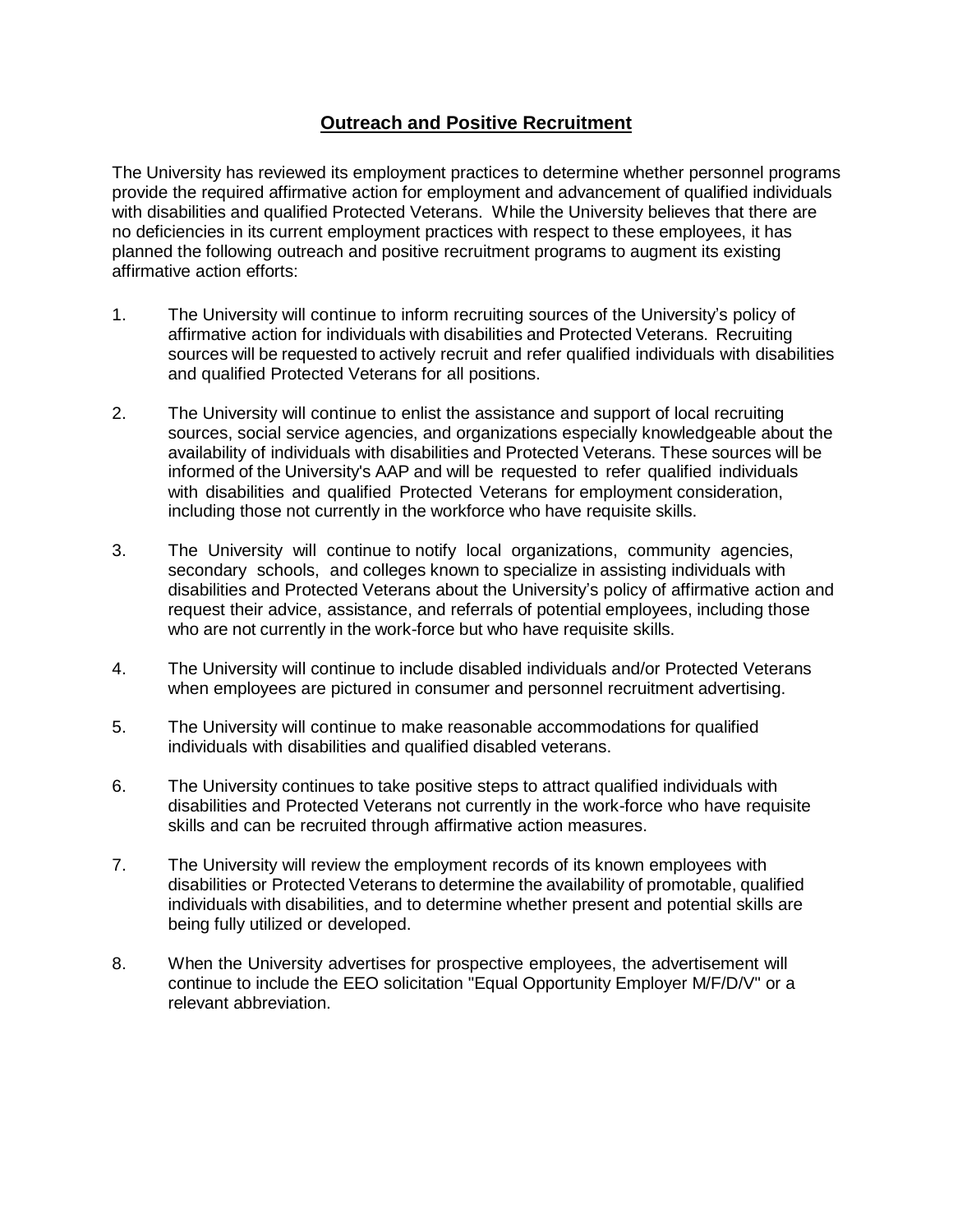|                                  | 60 Days<br>60 Days                        | 60 Days                                                                 | 60 days                | 60 Days                           | 30 Days          | 30 Days        | 30 Days       | 30 Days          | 20 Days                                  | 60 Days                | 60 Days                          | 30 Days                 | 60 Days                        | 30 Days          | 60 Days             | 30 Days            | Visit website for info. | 90 days               | Visit website for info. | 60 days         | 60 Days                                         | 60 Days                   | 60 Days                                          | 30 Days                | 90 Days         | 30 Days            | 30 Days           | 30 Days                 | 365 Days         | 30 Days               | 30 Days           | 30 Days                                   | 30 Days               | 60 Days            | 30 Days           | 60 Days               | 60 Days            | 30 Days      | 30 Days                   | 30 Days                      | Visit website for info.   | 100 days           | 30 Days                | Visit website for info.          | 60 Days                 | 30 Days                | 120 Days              | 60 Days         | Days Posted                       |
|----------------------------------|-------------------------------------------|-------------------------------------------------------------------------|------------------------|-----------------------------------|------------------|----------------|---------------|------------------|------------------------------------------|------------------------|----------------------------------|-------------------------|--------------------------------|------------------|---------------------|--------------------|-------------------------|-----------------------|-------------------------|-----------------|-------------------------------------------------|---------------------------|--------------------------------------------------|------------------------|-----------------|--------------------|-------------------|-------------------------|------------------|-----------------------|-------------------|-------------------------------------------|-----------------------|--------------------|-------------------|-----------------------|--------------------|--------------|---------------------------|------------------------------|---------------------------|--------------------|------------------------|----------------------------------|-------------------------|------------------------|-----------------------|-----------------|-----------------------------------|
|                                  | 8330<br>S250                              | <b>S330</b>                                                             | S200                   | S295                              | SLS              | Free           | <b>S61S</b>   | SZS              | Free                                     | S125                   | S673                             | S125                    | S250                           | 66S              | 8200                |                    | <b>N/A</b><br>S125      | S175                  | N/K                     | <b>S150</b>     | S50                                             | <b>S175</b>               | <b>S50</b>                                       | <b>8319</b>            | <b>S200</b>     | S <sub>6</sub> 395 | S618              | <b>S125</b>             | 665              | 861S                  | Free              | S250                                      | S225                  | S175               | S180              | 66S                   | 860                | 6615         | <b>S125</b>               | <b>S618</b>                  | NW                        | <b>S100</b>        | <b>S125</b>            | <b>N/A</b>                       | <b>S200</b>             | <b>S170</b>            | <b>S61S</b>           | S175            |                                   |
| Black Data Processing Associates | <b>Association of Black Psychologists</b> | Affirmative Action Register for Effective Equal Opportunity Recruitment | WorkplaceDiversity.com | Women in Technology International | WomenforHire.com | VetSuccess.gov | VetJobs.com   | Veteransjobs.com | Veteransadvantagejobsandeareemetwork.com | VeteranJobsGateway.com | <b>Urban League Jobs Network</b> | Native AmericanJobs.com | National Black MBA Association | Minorityjobs.net | MilitaryVetJobs.com | LGBTinHigherEd.com | LatPro.com              | LatinosinhigherEd.com | Latinos for Hire        | lobsandmoms.com | Jobopportunitiesfordisabledamericanveterans.com | JobAccess and ABILITYJobs | Job Opportunities for Disabled American Veterans | Insight Into Diversity | IMDiversity.com | iHispano.com       | Hispanictoday.com | HispanicsinHigherEd.com | HireVeterans.com | <b>HBCU Job Board</b> | For Her Success   | EOP Diversity and Inclusion Career Center | Diversity Working.com | Diversity-Jobs.com | Diversity.com     | Diversity Classifieds | DisabledPerson.com | Career Women | <b>Blacks in HigherEd</b> | <b>Black Perspective,com</b> | <b>Black Career Women</b> | Bilingual-Jobs.com | Asians in HigherEd.com | American Indian Business Leaders | <b>AllDiversity.com</b> | <b>Advancing Women</b> | <b>Academic Keys</b>  | Abilityjobs.com | $c_{o_{s}}$<br>Job Board          |
|                                  | ×                                         | $\mathsf{\times}$                                                       |                        |                                   | $\times$         |                |               |                  |                                          |                        |                                  |                         |                                | ×                |                     |                    |                         |                       |                         | ×               |                                                 |                           |                                                  | $\times$               |                 |                    |                   |                         |                  |                       | $\times$ $\times$ |                                           |                       |                    | ×                 |                       |                    | ×            |                           |                              | ×                         |                    |                        |                                  | $\times$                |                        | ×                     |                 |                                   |
|                                  |                                           |                                                                         | $\times$               |                                   |                  |                |               |                  |                                          |                        |                                  |                         |                                | ×                |                     |                    |                         |                       |                         |                 |                                                 |                           |                                                  | x x                    |                 |                    | $\times$ $\times$ |                         |                  | $\mathbf{\times}$     |                   | $X$ $\times$ $\times$                     |                       |                    |                   |                       |                    |              | $\mathsf{x}$              |                              |                           | $\times$           |                        | ⋉                                |                         |                        | $\mathsf{x}$          |                 | Women                             |
|                                  |                                           | $\times$ $\times$                                                       |                        |                                   |                  |                |               |                  |                                          |                        |                                  |                         | $\times$                       |                  |                     |                    |                         |                       |                         |                 |                                                 |                           |                                                  | $\times$               |                 |                    | $\times$ $\times$ |                         |                  | $\Join$               |                   | <b>XXXX</b>                               |                       |                    |                   |                       |                    |              |                           | $\times$ $\times$            |                           | $\Join$            |                        | ×                                |                         |                        | $\boldsymbol{\times}$ |                 | Asian/Pacific Islander            |
|                                  |                                           | ×                                                                       |                        |                                   |                  |                |               |                  |                                          |                        |                                  |                         |                                | ×                |                     |                    | $\times$ $\times$       |                       |                         |                 |                                                 |                           |                                                  | <b>XXXXX</b>           |                 |                    |                   |                         |                  | $\Join$               |                   | ×                                         |                       | ×                  | $\Join$           |                       |                    |              | $\mathsf{x}$              |                              |                           | ×                  |                        | ×                                |                         |                        | $\times$              |                 | African American                  |
|                                  |                                           | $\pmb{\times}$                                                          |                        |                                   |                  |                |               |                  |                                          |                        |                                  | $\times$                |                                | $\times$         |                     |                    |                         |                       |                         |                 |                                                 |                           |                                                  | $\times$               |                 |                    | $\times$ $\times$ |                         |                  | ×                     |                   | <b>XXXX</b>                               |                       |                    |                   |                       |                    |              | $\mathsf{\times}$         |                              |                           |                    |                        | $\times$ $\times$                |                         | $\mathsf{x}$           |                       |                 | Hispanic                          |
|                                  |                                           | $\times$                                                                |                        |                                   |                  |                |               |                  |                                          |                        |                                  |                         |                                | ×                |                     |                    |                         |                       |                         |                 |                                                 |                           |                                                  | $\times$               |                 |                    |                   |                         |                  |                       |                   | <b>xxxxx</b>                              |                       |                    |                   |                       |                    | $\times$     |                           |                              |                           |                    |                        | ×                                |                         |                        | ×                     |                 | American Indian or Native Alaskan |
|                                  |                                           | ×                                                                       |                        |                                   |                  |                | <b>xxxxxx</b> |                  |                                          |                        |                                  |                         |                                |                  | $\times$            |                    |                         |                       |                         |                 |                                                 |                           |                                                  | <b>XXXXX</b>           |                 |                    |                   |                         | ×                |                       |                   | $\times$                                  |                       |                    | XXX               |                       |                    |              |                           |                              |                           |                    |                        | ×                                |                         | ×                      |                       |                 | Diversity - General               |
|                                  |                                           | ×                                                                       |                        |                                   |                  |                |               |                  |                                          |                        |                                  |                         |                                | ×                |                     | ×                  |                         |                       |                         |                 |                                                 |                           |                                                  | $\times$               |                 |                    |                   |                         |                  |                       |                   | $\times$                                  |                       |                    | $\mathbf{\times}$ |                       |                    |              |                           |                              |                           |                    |                        | ×                                |                         | ×                      |                       |                 | Veterans                          |
|                                  |                                           | ×                                                                       |                        |                                   |                  |                |               |                  |                                          |                        |                                  |                         |                                |                  |                     |                    |                         |                       |                         |                 |                                                 |                           | $\times$                                         |                        |                 |                    |                   |                         |                  |                       |                   | $\times$                                  |                       |                    | ×                 |                       |                    |              |                           |                              |                           |                    |                        |                                  |                         |                        | $\times$ $\times$     |                 | LGBT                              |
|                                  | $\times$                                  |                                                                         |                        |                                   |                  |                |               |                  |                                          |                        |                                  |                         |                                |                  |                     |                    |                         |                       |                         |                 |                                                 |                           |                                                  |                        |                 |                    |                   |                         |                  |                       |                   |                                           |                       |                    |                   |                       |                    | ×            |                           |                              |                           |                    |                        |                                  |                         | ×                      |                       |                 | Disabled                          |
|                                  |                                           |                                                                         |                        |                                   |                  |                |               |                  |                                          |                        |                                  |                         |                                |                  |                     |                    |                         |                       |                         |                 |                                                 |                           |                                                  |                        |                 |                    |                   |                         |                  |                       |                   |                                           |                       |                    |                   |                       |                    |              |                           |                              |                           |                    |                        |                                  |                         |                        |                       |                 | Academic Focused                  |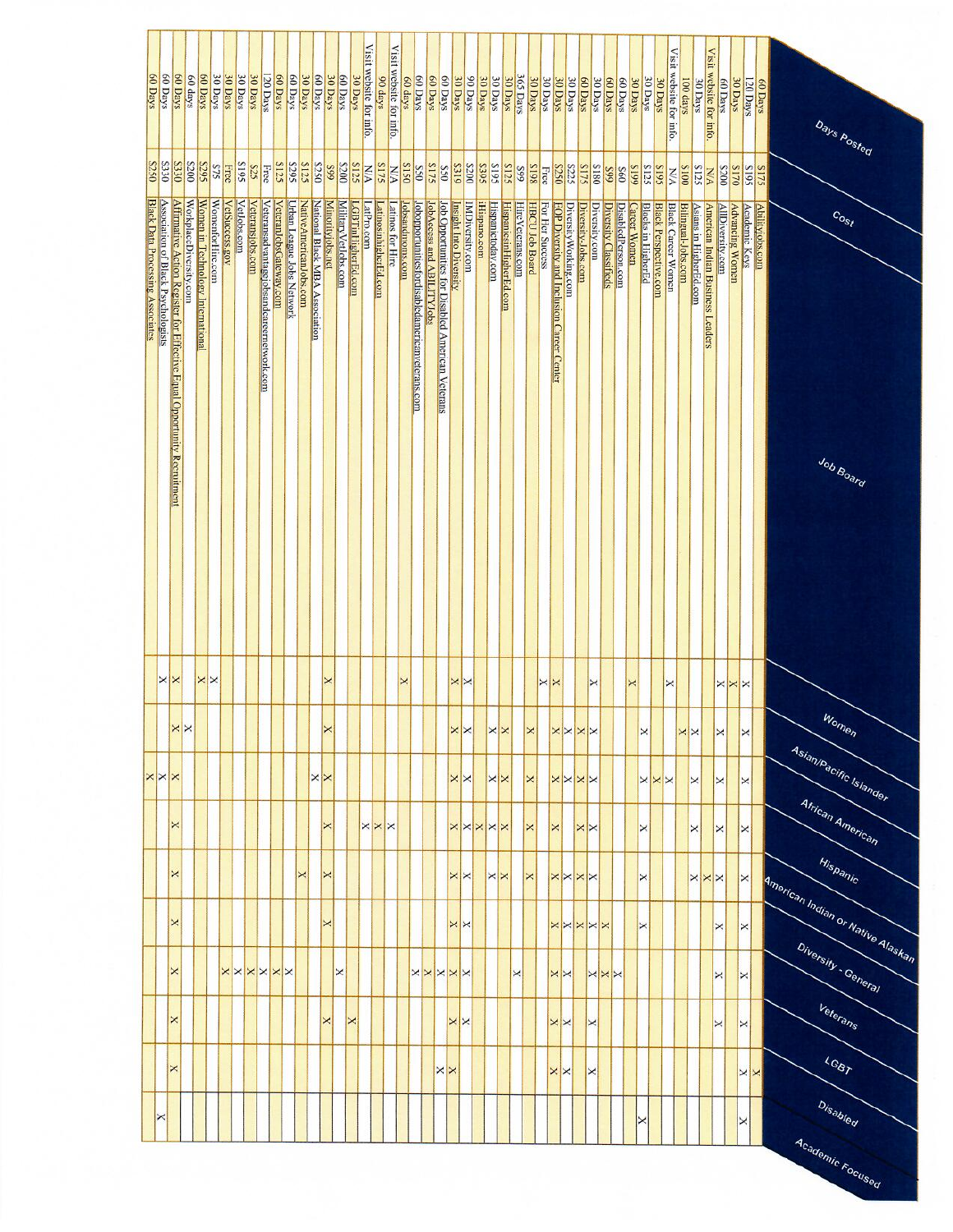| 30 days                | 30 days        | 15 days            | 30 days          | 30 days               | 30 days         | 30 days            | 30 days        | 30 days              | 30 days                | 30 days          | 30 days               | 30 days                  | 30 days              | 30 days                   | 30 days           | 30 days            | 60 days                                      | 60 days          | 30 days           | 30 days         | 60 days              | $45 \text{ days}$ | 30 days          | 60 days              | 30 days     | 30 days                      | 30 days                              | 30 days              | Visit website for info | 14 days             | 30 days                 | 60 days          | 30 days         | 30 Days                | Days Posted                              |
|------------------------|----------------|--------------------|------------------|-----------------------|-----------------|--------------------|----------------|----------------------|------------------------|------------------|-----------------------|--------------------------|----------------------|---------------------------|-------------------|--------------------|----------------------------------------------|------------------|-------------------|-----------------|----------------------|-------------------|------------------|----------------------|-------------|------------------------------|--------------------------------------|----------------------|------------------------|---------------------|-------------------------|------------------|-----------------|------------------------|------------------------------------------|
| 0028                   | Free           | 66\$               | 058              | \$475                 | \$195           | \$100              | 8210           | 8199                 | 80                     | 8279             | \$495                 | \$125                    | 0018                 | 8100                      | 66\$              | <b>S125</b>        | \$225                                        | <b>S618</b>      | 469               | \$195           | 66\$                 | $\frac{8}{20}$    | 66\$             | Free                 | <b>S385</b> | <b>S125</b>                  | <b>S155</b>                          | \$325                |                        | \$175               | \$125                   | 66\$             | 08\$            | Free                   |                                          |
|                        |                |                    |                  |                       |                 |                    |                |                      |                        |                  |                       |                          |                      |                           |                   |                    |                                              |                  |                   |                 |                      |                   |                  |                      |             |                              |                                      |                      |                        |                     |                         |                  |                 |                        | $C_{O, S}$                               |
| thewildlifesociety.com | theladders.com | TechniciansNow.com | tech-centric.net | scjobs.sciencemag.org | sciencejobs.org | MultiUnionJobs.com | <b>Monster</b> | MBACareers.com       | lawenforcementjobs.com | justtechjobs.com | <b>JobsInTheMoney</b> | JobsInstudentAffairs.com | JobsInAdmissions.com | JobsinAcademicAffairs.com | JKLjobs.com       | ITJobsHigherEd.com | Institute of Certified Professional Managers | higheredjobs.com | heareers.com      | foodservice.com | foodindustryjobs.com | execunet.com      | exeesearches.com | DiscoverPolicing.com | Dice.com    | counselingjobsinhighered.com | <b>Chronicle of Higher Education</b> | <b>CareerBuilder</b> | Career.Edu             | <b>Autojobs.com</b> | allmyhealthearejobs.com | AdminCareers.com | 911 hotjobs.com | <b>6figurejobs.com</b> | Job Board                                |
|                        | ×              |                    |                  |                       |                 |                    | ×              | ×                    |                        |                  |                       | ×                        |                      | ×                         |                   |                    |                                              | ×                |                   |                 |                      | ×                 | $\times$         |                      |             |                              | ×                                    | ⋉                    |                        |                     |                         |                  |                 | $\pmb{\times}$         | Executive/MSP                            |
|                        |                |                    |                  |                       |                 | ×                  | $\times$       | ×                    |                        |                  |                       |                          |                      |                           | ×                 |                    | ×                                            | ×                |                   |                 |                      |                   |                  |                      |             | ×                            | $\times$                             | ×                    |                        |                     |                         | ×                |                 |                        | Technical<br>Professionals<br>MSP Admin. |
| ×                      |                |                    |                  | ×                     | $\mathsf{x}$    |                    | ×              |                      |                        |                  |                       |                          |                      |                           |                   | ×                  |                                              | ×                |                   |                 |                      |                   |                  |                      |             |                              | ×                                    | ×                    | ×                      |                     |                         |                  |                 |                        | Professionals                            |
|                        |                |                    |                  |                       |                 |                    | ×              |                      |                        |                  | ×                     |                          | ×                    |                           |                   |                    | ×                                            | ×                |                   |                 |                      |                   |                  |                      |             |                              | ×                                    | ×                    |                        |                     | ×                       |                  |                 |                        | Science Research<br>Administrative Para  |
|                        |                |                    |                  |                       |                 |                    | ×              | ×                    |                        |                  |                       | ×                        | $\times$             | $\Join$                   |                   |                    |                                              | ×                |                   |                 |                      |                   |                  |                      |             | ×                            | $\times$ $\times$                    |                      |                        |                     | ×                       |                  |                 |                        | Professional<br>Student Affairs          |
|                        |                |                    | ↗                |                       |                 |                    |                | $\sim$ $\sim$ $\sim$ |                        | ×                |                       |                          |                      |                           |                   | ×                  |                                              | ≍                |                   |                 |                      |                   |                  |                      | ×           |                              | $\times$ $\times$                    |                      |                        |                     |                         |                  |                 |                        | Information                              |
| ×                      |                |                    |                  |                       |                 |                    | ×              |                      |                        |                  |                       |                          |                      |                           |                   | ×                  |                                              | ×                |                   |                 |                      |                   |                  |                      |             |                              | $\times$                             |                      |                        |                     | ×                       |                  |                 |                        | Technology<br>Technicians                |
|                        |                |                    |                  |                       |                 |                    | ×              |                      |                        |                  |                       |                          | ×                    |                           | ×                 |                    |                                              | ×                |                   |                 |                      |                   |                  |                      |             |                              |                                      | ×                    |                        |                     |                         | ×                |                 |                        | Clerical                                 |
|                        |                | ×                  |                  |                       |                 |                    | ×              | $\times$ $\times$    |                        |                  |                       |                          |                      | ×                         | $\mathsf{x}$<br>× |                    |                                              | ×<br>×           |                   |                 |                      |                   |                  | ×                    |             |                              |                                      | ×<br>×               |                        | ×                   |                         |                  |                 |                        | Library Assistants                       |
|                        |                |                    |                  |                       |                 |                    | ×              |                      |                        |                  |                       |                          |                      |                           | ×                 |                    |                                              |                  | $\times$ $\times$ |                 |                      |                   |                  |                      |             |                              |                                      | ×                    |                        |                     |                         |                  |                 | $\times$               | Crafts                                   |
|                        |                |                    |                  |                       |                 |                    | ×              |                      |                        |                  |                       |                          |                      |                           | ×                 |                    |                                              | ×                |                   |                 |                      |                   |                  |                      |             |                              |                                      | ×                    |                        |                     |                         |                  |                 |                        | Food Services                            |
|                        |                |                    |                  |                       |                 |                    | ×              |                      | ×                      |                  |                       |                          |                      |                           |                   |                    |                                              | ×                |                   |                 |                      |                   |                  | ×                    |             |                              |                                      | ×                    |                        |                     |                         |                  | ×               |                        | Custodial/Grounds/<br>Protective Service |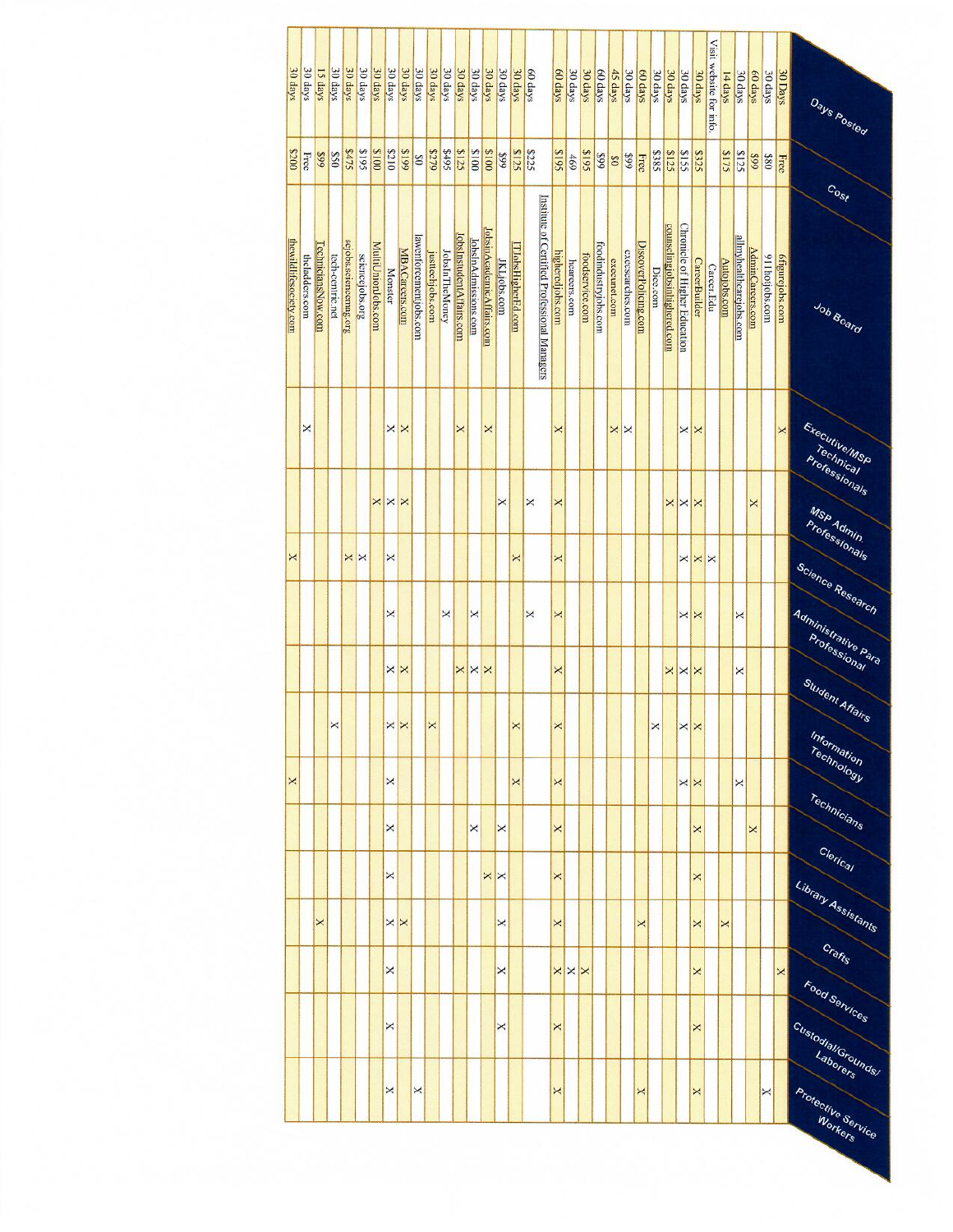| Days Rowan              |       | Job Board<br>Cost                            | Executive of the<br>Textinical | MSD Aghnin<br>Professionals |             | Administration Profession Pro<br>Science Research |             | Student Afans<br>Internation |             | Technicians               | Clerical | Library Assistants | Cratics      | Customan Capeland<br>Food Services | Protective Service |
|-------------------------|-------|----------------------------------------------|--------------------------------|-----------------------------|-------------|---------------------------------------------------|-------------|------------------------------|-------------|---------------------------|----------|--------------------|--------------|------------------------------------|--------------------|
| 30 Days                 | Free  | 6figurejobs.com                              | $\mathbf{X}$                   |                             |             |                                                   |             |                              |             |                           |          |                    | $\mathbf{X}$ |                                    |                    |
| $30 \text{ days}$       | \$80  | 911hotjobs.com                               |                                |                             |             |                                                   |             |                              |             |                           |          |                    |              |                                    | X                  |
| 60 days                 | \$99  | AdminCareers.com                             |                                | $\mathbf X$                 |             |                                                   |             |                              |             | $\mathbf X$               |          |                    |              |                                    |                    |
| 30 days                 | \$125 | allmyhealthcarejobs.com                      |                                |                             |             | X                                                 | X           |                              | X           |                           |          |                    |              |                                    |                    |
| 14 days                 | \$175 | Autojobs.com                                 |                                |                             |             |                                                   |             |                              |             |                           |          | X                  |              |                                    |                    |
| Visit website for info. |       | Career.Edu                                   |                                |                             | X           |                                                   |             |                              |             |                           |          |                    |              |                                    |                    |
| 30 days                 | \$325 | CareerBuilder                                | $\mathbf{X}$                   | $\mathbf X$                 | $\mathbf X$ | $\mathbf X$                                       | $\mathbf X$ | $\mathbf X$                  | $\mathbf X$ | $\mathbf X$               | X        | $\mathbf{X}$       | $\mathbf X$  | $\mathbf X$                        | $\mathbf X$        |
| 30 days                 | \$155 | Chronicle of Higher Education                | $\boldsymbol{\mathrm{X}}$      | $\mathbf X$                 | X           | $\mathbf X$                                       | $\mathbf X$ | $\mathbf X$                  | $\mathbf X$ |                           |          |                    |              |                                    |                    |
| 30 days                 | \$125 | counselingjobsinhighered.com                 |                                | $\mathbf X$                 |             |                                                   | $\mathbf X$ |                              |             |                           |          |                    |              |                                    |                    |
| 30 days                 | \$385 | Dice.com                                     |                                |                             |             |                                                   |             | X                            |             |                           |          |                    |              |                                    |                    |
| 60 days                 | Free  | DiscoverPolicing.com                         |                                |                             |             |                                                   |             |                              |             |                           |          | $\mathbf X$        |              |                                    | X                  |
| 30 days                 | \$99  | execsearches.com                             | $\boldsymbol{\mathrm{X}}$      |                             |             |                                                   |             |                              |             |                           |          |                    |              |                                    |                    |
| 45 days                 | \$0   | execunet.com                                 | $\mathbf{X}$                   |                             |             |                                                   |             |                              |             |                           |          |                    |              |                                    |                    |
| 60 days                 | \$99  | foodindustryjobs.com                         |                                |                             |             |                                                   |             |                              |             |                           |          |                    |              |                                    |                    |
| 30 days                 | \$195 | foodservice.com                              |                                |                             |             |                                                   |             |                              |             |                           |          |                    | X            |                                    |                    |
| 30 days                 | 469   | hcareers.com                                 |                                |                             |             |                                                   |             |                              |             |                           |          |                    | $\mathbf X$  |                                    |                    |
| 60 days                 | \$195 | higheredjobs.com                             | $\mathbf{X}$                   | X                           | X           | $\mathbf X$                                       | $\mathbf X$ | $\mathbf X$                  | $\mathbf X$ | $\mathbf{X}$              | X        | $\mathbf X$        | X            | X                                  | $\mathbf X$        |
| 60 days                 | \$225 | Institute of Certified Professional Managers |                                | $\mathbf X$                 |             | X                                                 |             |                              |             |                           |          |                    |              |                                    |                    |
| 30 days                 | \$125 | ITJobsHigherEd.com                           |                                |                             | $\mathbf X$ |                                                   |             | X                            | $\mathbf X$ |                           |          |                    |              |                                    |                    |
| 30 days                 | \$99  | JKLjobs.com                                  |                                | X                           |             |                                                   |             |                              |             | $\boldsymbol{\mathrm{X}}$ | X        | X                  | X            | X                                  |                    |
| 30 days                 | \$100 | JobsinAcademicAffairs.com                    | X                              |                             |             |                                                   | $\mathbf X$ |                              |             |                           | X        |                    |              |                                    |                    |
| 30 days                 | \$100 | JobsInAdmissions.com                         |                                |                             |             | X                                                 | $\mathbf X$ |                              |             | X                         |          |                    |              |                                    |                    |
| 30 days                 | \$125 | JobsInstudentAffairs.com                     | $\mathbf{X}$                   |                             |             |                                                   | $\mathbf X$ |                              |             |                           |          |                    |              |                                    |                    |
| 30 days                 | \$495 | JobsInTheMoney                               |                                |                             |             | $\mathbf X$                                       |             |                              |             |                           |          |                    |              |                                    |                    |
| 30 days                 | \$279 | justtechjobs.com                             |                                |                             |             |                                                   |             | $\mathbf X$                  |             |                           |          |                    |              |                                    |                    |
| 30 days                 | \$0   | lawenforcementjobs.com                       |                                |                             |             |                                                   |             |                              |             |                           |          |                    |              |                                    | X                  |
| 30 days                 | \$199 | MBACareers.com                               | $\mathbf{X}$                   | $\mathbf{X}$                |             |                                                   | $\mathbf X$ | $\mathbf{X}$                 |             |                           |          | $\mathbf X$        |              |                                    |                    |
| 30 days                 | \$210 | Monster                                      | $\mathbf X$                    | $\mathbf X$                 | X           | X                                                 | X           | X                            | X           | $\mathbf X$               | X        | $\mathbf X$        | X            | X                                  | X                  |
| 30 days                 | \$100 | MultiUnionJobs.com                           |                                | $\overline{X}$              |             |                                                   |             |                              |             |                           |          |                    |              |                                    |                    |
| 30 days                 | \$195 | sciencejobs.org                              |                                |                             | X           |                                                   |             |                              |             |                           |          |                    |              |                                    |                    |
| 30 days                 | \$475 | scjobs.sciencemag.org                        |                                |                             | $\mathbf X$ |                                                   |             |                              |             |                           |          |                    |              |                                    |                    |
| 30 days                 | \$50  | tech-centric.net                             |                                |                             |             |                                                   |             | X                            |             |                           |          |                    |              |                                    |                    |
| 15 days                 | \$99  | TechniciansNow.com                           |                                |                             |             |                                                   |             |                              |             |                           |          | $\mathbf X$        |              |                                    |                    |
| 30 days                 | Free  | theladders.com                               | $\boldsymbol{\mathrm{X}}$      |                             |             |                                                   |             |                              |             |                           |          |                    |              |                                    |                    |
| 30 days                 | \$200 | thewildlifesociety.com                       |                                |                             | $\mathbf X$ |                                                   |             |                              | $\mathbf X$ |                           |          |                    |              |                                    |                    |

 $\overline{\phantom{a}}$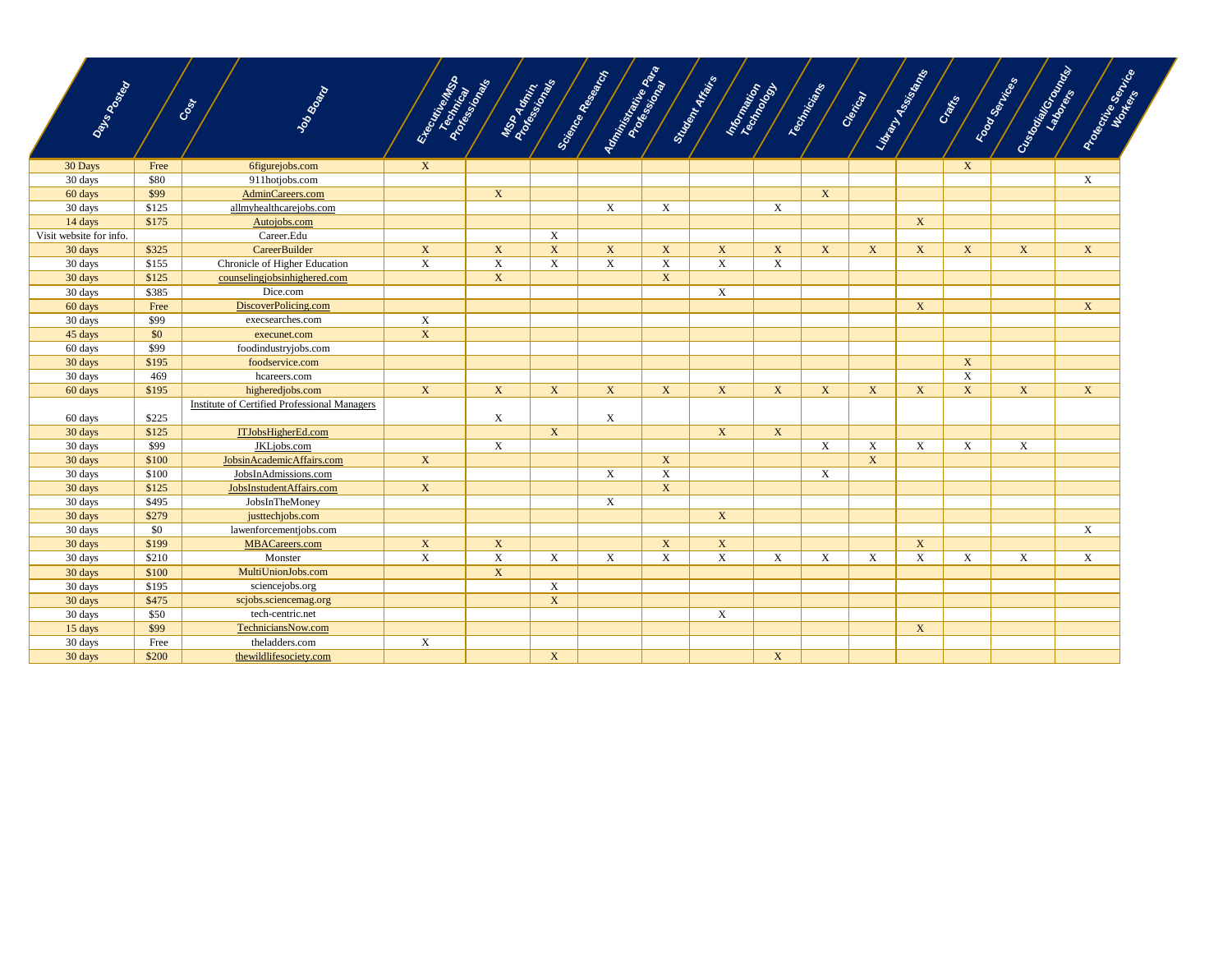**APPENDIX B - Self-Audit**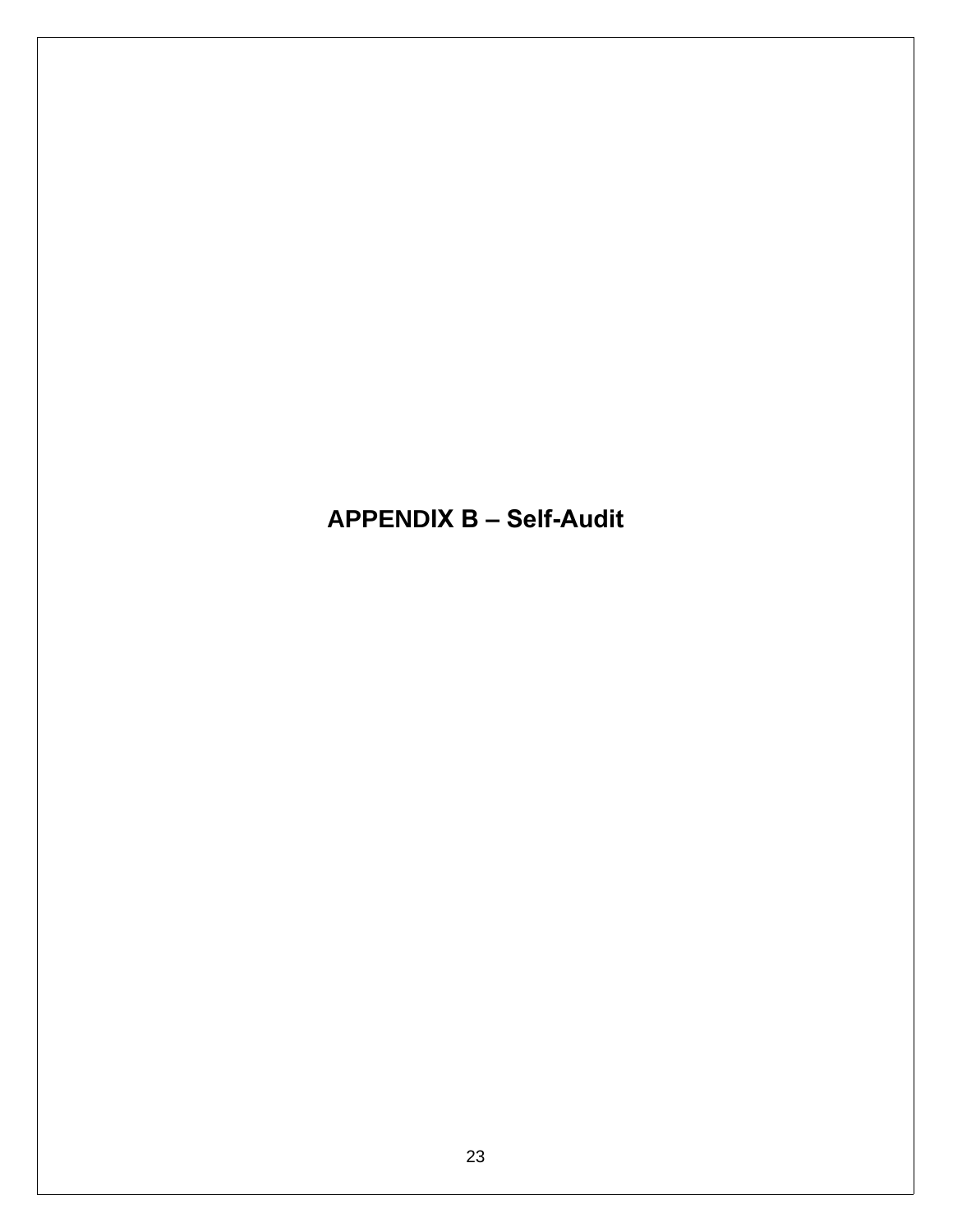#### **Self-Audit**

It is the responsibility of the University's Affirmative Action Officer to monitor all employment and personnel practices to ensure compliance with applicable regulations and adherence to the University's Equal Employment/Educational Opportunity Policy, to report specific problems to the appropriate management personnel, and to measure the effectiveness of the University's AAP.

The University's audit and reporting system is designed to:

- Measure the effectiveness of the AAP:
- Identify any need for remedial action:
- Determine the degree to which the University's objectives are being attained;
- Determine whether individuals with known disabilities or Protected Veterans have had the full opportunity to participate in all University sponsored educational, training, recreational and social activities;
- Measure the University's compliance with the AAP's specific obligations.

To ensure that the audit system is effective, all records concerning applicants who are individuals with disabilities or Protected Veterans will be maintained for two years, and all personnel actions involving these employees will be individually maintained as a part of their personnel files. Special reports summarizing affirmative action efforts to assist covered employees, descriptions of any formal complaints, etc. will be provided to members of upper management at least annually. This AAP will be updated annually and will include a summary of the previous year's actions and programs.

The University views the activities that are listed below as critical to the success of the AAP**.**

- 1. The Affirmative Action Officer will continue to monitor records of applicant flow, referrals, placements, rejected offers, training, transfers, promotions, terminations, and any layoffs or recalls to ensure that the University's non-discriminatory policy is carried out. Procedures are reviewed and revised as problems are identified. Internal reporting will be required on a scheduled basis as to the degree to which EEO is obtained.
- 2. Top management is and will continue to be informed of any problems that arise in their respective areas so that immediate and appropriate steps can be taken to resolve any issues.
- 3. The University recognizes its responsibility to affirmative action and is committed to fulfilling this responsibility by complying with all government regulations and laws pertaining to equal employment opportunity. As part of this commitment, management will be kept abreast of developments in the affirmative action area. The primary vehicle for communication with management will be periodic affirmative action briefings.
- 4. The Affirmative Action Officer will generate internal reports on a regular basis to evaluate the degree to which equal employment opportunity and organizational objectives are being obtained.
- 5. The University will review report results with all levels of management as to the degree to which their affirmative action goals and compliance are being attained, and will design and implement corrective actions, including adjustments in programs, as needed.